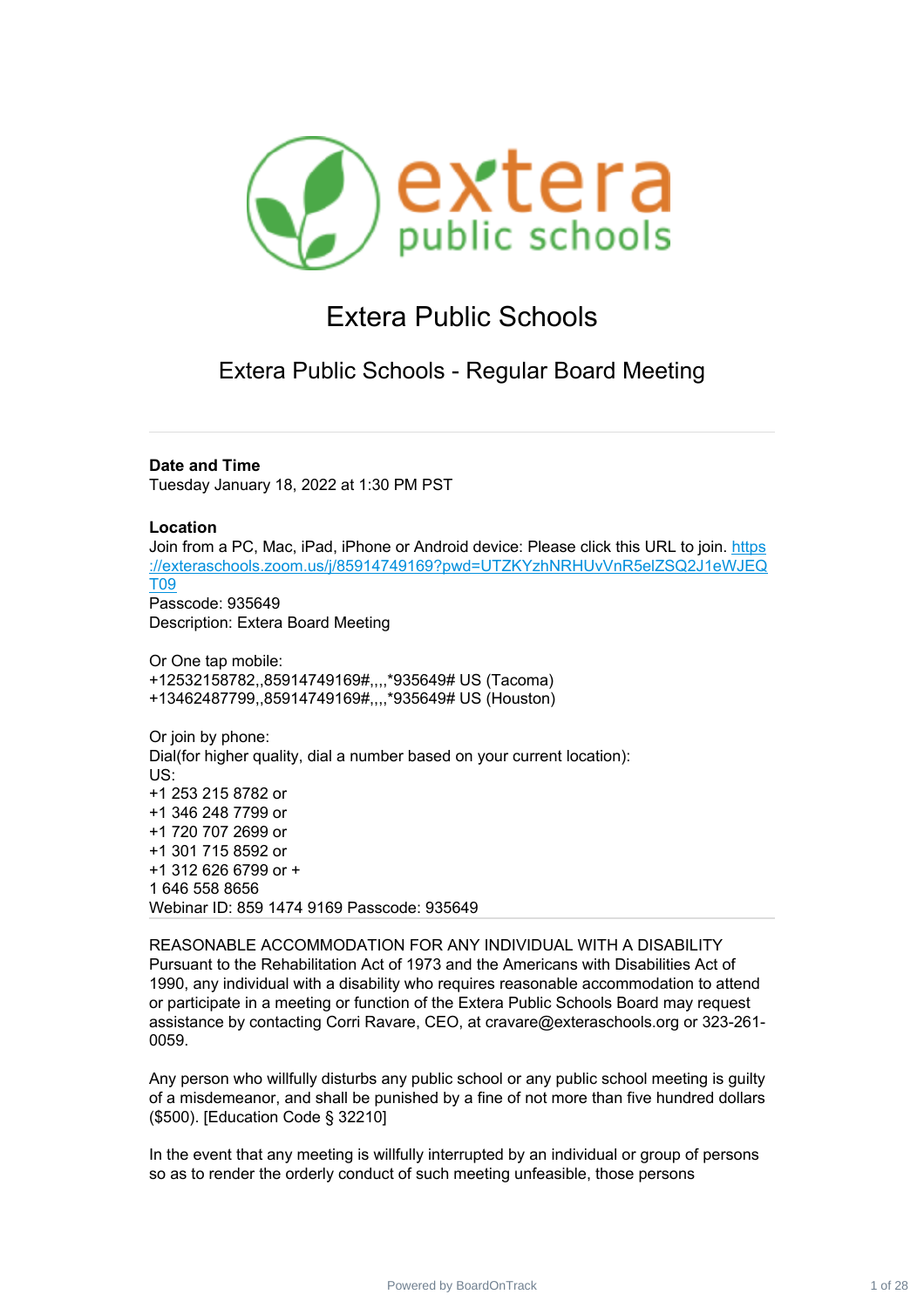### **Agenda**

| the removal of individuals who are willfully interrupting the meeting, the Board may order<br>the meeting room cleared and continue in session pursuant to Government Code Section<br>54957.9.                                                                                                                                                                                                                                                                                                                                         | interrupting the meeting will be removed from the room. If order cannot be restored by |                        |                                                                                              |  |
|----------------------------------------------------------------------------------------------------------------------------------------------------------------------------------------------------------------------------------------------------------------------------------------------------------------------------------------------------------------------------------------------------------------------------------------------------------------------------------------------------------------------------------------|----------------------------------------------------------------------------------------|------------------------|----------------------------------------------------------------------------------------------|--|
| Agenda                                                                                                                                                                                                                                                                                                                                                                                                                                                                                                                                 | Purpose                                                                                | <b>Presenter</b>       | Time                                                                                         |  |
| I. Opening Items                                                                                                                                                                                                                                                                                                                                                                                                                                                                                                                       |                                                                                        |                        | 1:30 PM                                                                                      |  |
| Opening Items                                                                                                                                                                                                                                                                                                                                                                                                                                                                                                                          |                                                                                        |                        |                                                                                              |  |
| A. Record Attendance and Guests                                                                                                                                                                                                                                                                                                                                                                                                                                                                                                        |                                                                                        | Corri<br>Ravare        | 1 <sub>m</sub>                                                                               |  |
| <b>B.</b> Call the Meeting to Order                                                                                                                                                                                                                                                                                                                                                                                                                                                                                                    |                                                                                        | Matt<br>Bragman        | 1 <sub>m</sub>                                                                               |  |
| C. Approve Board Meeting Minutes                                                                                                                                                                                                                                                                                                                                                                                                                                                                                                       | Approve<br><b>Minutes</b>                                                              | Matt<br><b>Bragman</b> | 1 <sub>m</sub>                                                                               |  |
| II. Public Comment (3 minutes each)                                                                                                                                                                                                                                                                                                                                                                                                                                                                                                    |                                                                                        |                        | 1:33 PM                                                                                      |  |
| A. Public Comment                                                                                                                                                                                                                                                                                                                                                                                                                                                                                                                      | <b>FYI</b>                                                                             |                        | 3 <sub>m</sub>                                                                               |  |
| public.                                                                                                                                                                                                                                                                                                                                                                                                                                                                                                                                |                                                                                        |                        | personal, impertinent, slanderous, or profane remarks to any Board member, staff, or general |  |
| As per Executive Order N-29-20 from Governor Newsom, the meetings of the Board of<br>Directors of Extera Public Schools will move to a virtual/teleconference environment using<br>Zoom. The purpose of the Governor's executive order is to control the spread of Coronavirus                                                                                                                                                                                                                                                         |                                                                                        |                        |                                                                                              |  |
| and to reduce and minimize the risk of infection by "limiting attendance at public assemblies,<br>conference, or other mass events." The Governor's executive order on March 20, 2020, waived<br>the requirement for a majority of board members to physically participate in a public board<br>meeting at the same location. The intent is not to limit public participation, but rather to protect<br>public health by following the Governor's Say at Home executive order and the Los Angeles<br>County's "Safer at Home" Order.   |                                                                                        |                        |                                                                                              |  |
| Instructions for public comments at board meetings conducted via Zoom:<br>If you wish to make a public comment, please follow these instructions:<br>1. A Google Form "sign-up" will be open to members of the public 30 minutes prior to the public<br>meeting. This Google Form will take the place of "speaker cards" available at meetings.<br>2. Speakers will fill in their names and select if they wish to address the board regarding<br>specific agenda item (3 minutes allotted) or a non-agenda item (3 minutes allotted). |                                                                                        |                        |                                                                                              |  |
| 3. Speakers are asked to attend the board meeting virtually through the Zoom invitation link on<br>the top of the agenda.<br>4. When it is time for the speaker to address the board, his/her name will be called by the<br>Board Chair and the requesting speaker's microphone will be activated.<br>5. Speakers should rename their Zoom profile with their real name to expedite this process.<br>After the comment has been given, the microphone for the speaker's Zoom profile will be<br>muted.                                 |                                                                                        |                        |                                                                                              |  |

### **II. Public Comment (3 minutes each) 1:33 PM A.** Public Comment 3 m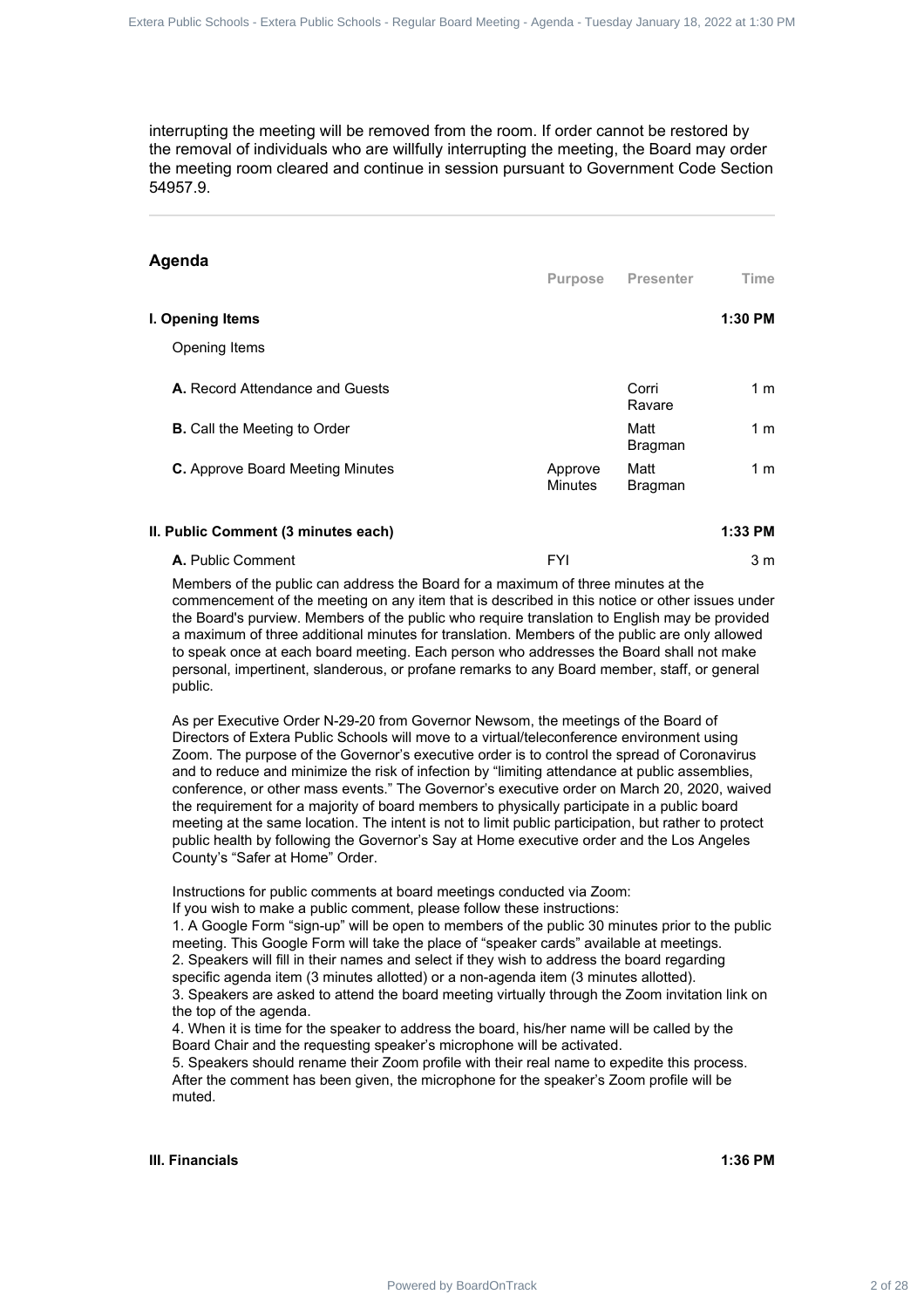| A. Recent Financials - EPS and EPS2                                                                                                                                                                                                                                                                                        | Purpose<br><b>Discuss</b> | <b>Presenter</b><br>William<br><b>Bass</b> | Time<br>15 <sub>m</sub> |  |
|----------------------------------------------------------------------------------------------------------------------------------------------------------------------------------------------------------------------------------------------------------------------------------------------------------------------------|---------------------------|--------------------------------------------|-------------------------|--|
| <b>IV. Governance</b>                                                                                                                                                                                                                                                                                                      |                           |                                            | 1:51 PM                 |  |
| A. Approval of Purchase of 2,000 Rapid Antigen Tests<br>$-$ \$31,740                                                                                                                                                                                                                                                       | Vote                      | Nicole<br>Duquette                         | 5 <sub>m</sub>          |  |
| Per fiscal policy, purchases over \$30K require board approval. Emergency purchase of 2,000<br>rapid antigen tests for EPS and EPS2.                                                                                                                                                                                       |                           |                                            |                         |  |
| B. Uniform Complaint Procedure (UCP) Policies and<br>Procedures                                                                                                                                                                                                                                                            | Vote                      | Christina<br>Ung                           | 5 <sub>m</sub>          |  |
| A UCP complaint is a written and signed statement alleging a violation of federal or state laws<br>or regulations.                                                                                                                                                                                                         |                           |                                            |                         |  |
| C. Williams Complaint Policies and Procedures                                                                                                                                                                                                                                                                              | Vote                      | Christina<br>Ung                           | 5 <sub>m</sub>          |  |
| A Williams complaint may be filed regarding alleged deficiencies related to instructional<br>materials, the condition of a facility that is not maintained in a clean or safe manner or in good<br>repair, and teacher vacancy or misassignment.                                                                           |                           |                                            |                         |  |
| D. LCAP Mid Year Review                                                                                                                                                                                                                                                                                                    | Vote                      | Christina<br>Ung                           | 15 <sub>m</sub>         |  |
| Last summer, several new funding sources were approved after local education agencies<br>(LEAs) had finalized their LCAPs for the 2021-22 school year. To link accountability for the new<br>funding to the LCAP process, AB 130 established a one-time requirement for a mid-year report<br>to the LEA's governing board. |                           |                                            |                         |  |
| E. Annual Brown Act and Conflict of Interests Training -<br>YM&C                                                                                                                                                                                                                                                           | FYI                       | Jerry<br>Simmons                           | 60 m                    |  |
| Young Minney & Corr provides annual Brown Act and Conflict of Interest training.                                                                                                                                                                                                                                           |                           |                                            |                         |  |
| F. Thank you and farewell Matt Bragman!                                                                                                                                                                                                                                                                                    | <b>FYI</b>                | Matt<br><b>Bragman</b>                     | 10 <sub>m</sub>         |  |
| Join us in thanking Matt Bragman for his leadership and tremendous contribution to Extera<br>Public Schools.                                                                                                                                                                                                               |                           |                                            |                         |  |
| V. Closing Items                                                                                                                                                                                                                                                                                                           |                           |                                            | 3:31 PM                 |  |
| A. Adjourn Meeting                                                                                                                                                                                                                                                                                                         | Vote                      | Matt<br><b>Bragman</b>                     | 1 <sub>m</sub>          |  |
|                                                                                                                                                                                                                                                                                                                            |                           |                                            |                         |  |
|                                                                                                                                                                                                                                                                                                                            |                           |                                            |                         |  |
|                                                                                                                                                                                                                                                                                                                            |                           |                                            |                         |  |
|                                                                                                                                                                                                                                                                                                                            |                           |                                            |                         |  |
|                                                                                                                                                                                                                                                                                                                            |                           |                                            |                         |  |
|                                                                                                                                                                                                                                                                                                                            |                           |                                            |                         |  |
|                                                                                                                                                                                                                                                                                                                            |                           |                                            |                         |  |

| <b>A.</b> Adjourn Meeting | Vote | Matt    | l m |
|---------------------------|------|---------|-----|
|                           |      | Bragman |     |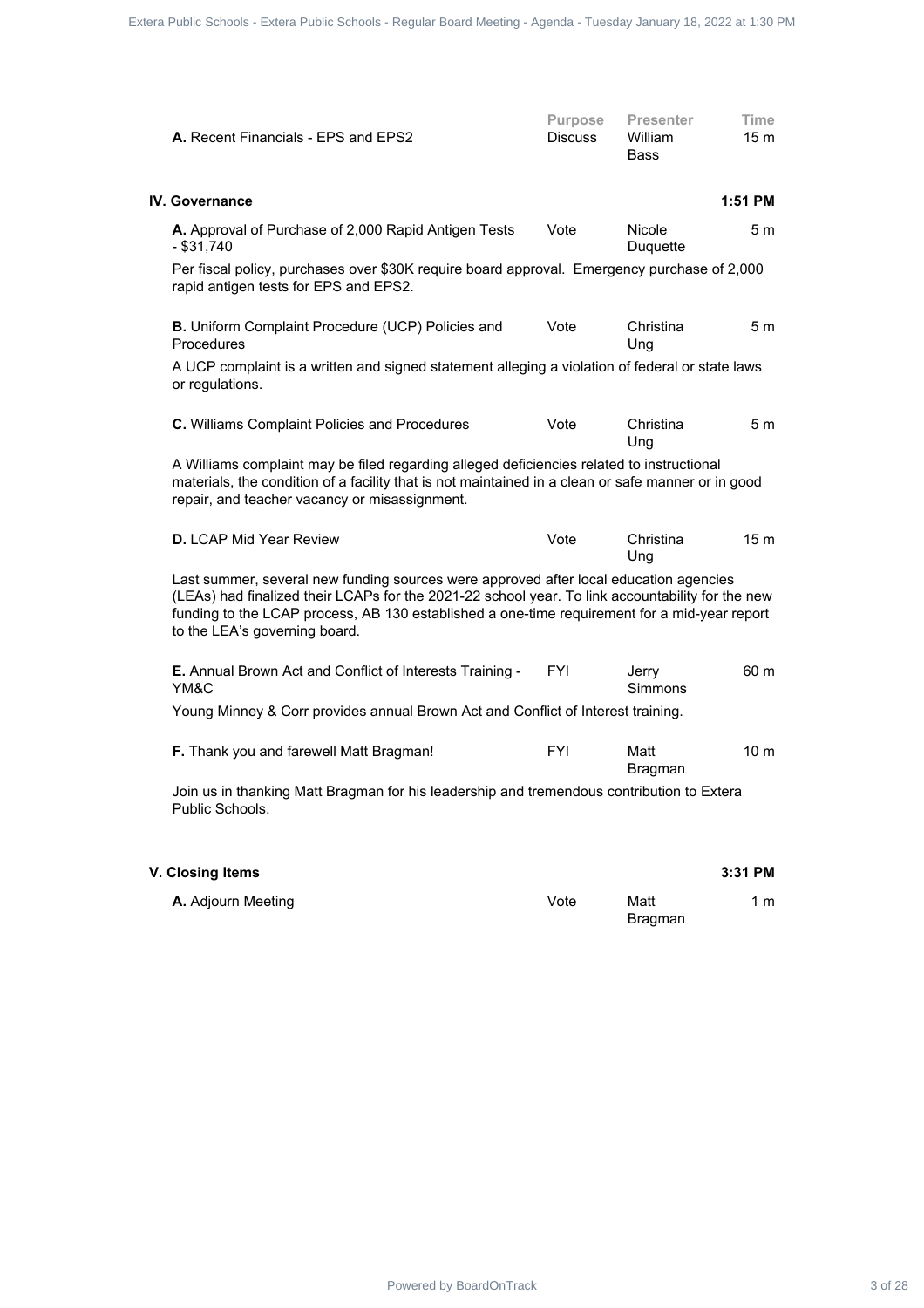# Cover Sheet

# Approval of Purchase of 2,000 Rapid Antigen Tests - \$31,740 Powered by Board Contract 4 of 2000 Replacement Apple Schools - Replacement - Regular School School School School Schools - Regular Board Antigen Tests - Regular Board - Regular Board - Regular Board Antigen Tests - Regula

Section: **IV. Governance** \$31,740 **Purpose:** Vote **Submitted by:**

**Item:** A. Approval of Purchase of 2,000 Rapid Antigen Tests -

**Related Material:** CoVerified JGK495D8-0003 (2000Kits).pdf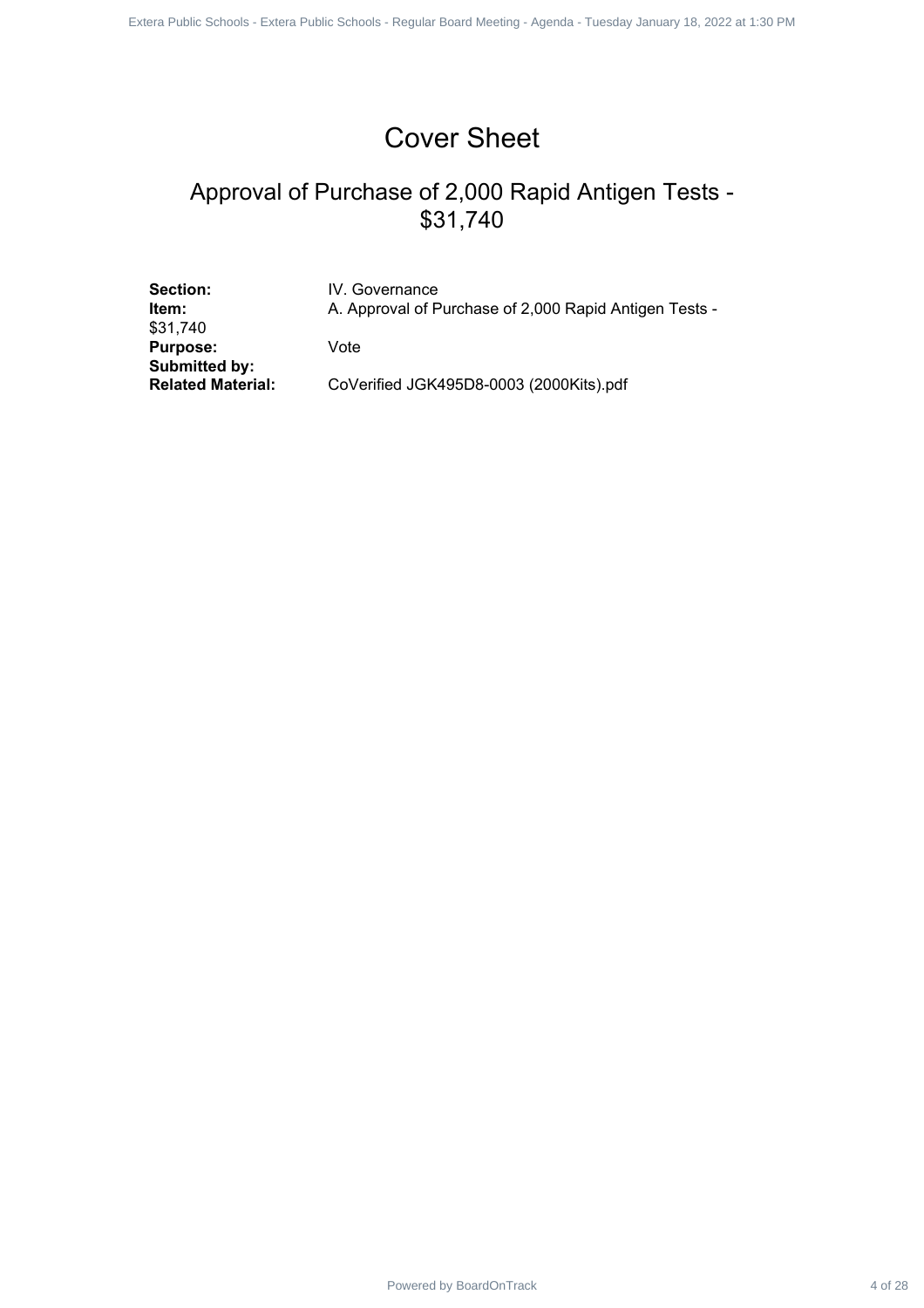### **CoVerified**



### **INVOICE**

|                                                                                                               | Extera Public Schools - Extera Public Schools - Regular Board Meeting - Agenda - Tuesday January 18, 2022 at 1:30 PM                                                                                                                                                                                          |                                                                         |                                                    |     |                                                    |                                                             |
|---------------------------------------------------------------------------------------------------------------|---------------------------------------------------------------------------------------------------------------------------------------------------------------------------------------------------------------------------------------------------------------------------------------------------------------|-------------------------------------------------------------------------|----------------------------------------------------|-----|----------------------------------------------------|-------------------------------------------------------------|
| <b>CoVerified</b><br>50 Causeway St Apt 3508<br>Boston, MA 02114 US<br>+1 2484253973<br>brandon@coverified.us |                                                                                                                                                                                                                                                                                                               |                                                                         |                                                    |     |                                                    |                                                             |
| <b>INVOICE</b>                                                                                                |                                                                                                                                                                                                                                                                                                               |                                                                         |                                                    |     |                                                    |                                                             |
| <b>BILL TO</b><br>Extera Public Schools<br>3626 E. 5th Street.<br>Los Angeles Ca 90063 Office                 |                                                                                                                                                                                                                                                                                                               | SHIP TO<br>Liz Palacios<br>Extera Public Schools<br>3626 E. 5th Street. | Los Angeles Ca 90063 Office                        |     | <b>INVOICE</b><br>DATE<br><b>TERMS</b><br>DUE DATE | JGK495D8-0003<br>01/13/2022<br>Due on receipt<br>01/13/2022 |
| DATE                                                                                                          | <b>SERVICE</b>                                                                                                                                                                                                                                                                                                | <b>DESCRIPTION</b>                                                      |                                                    | QTY | <b>RATE</b>                                        | <b>AMOUNT</b>                                               |
|                                                                                                               | <b>Abbott BinaxNOW</b><br>COVID-19 Antigen test 40<br>Pack                                                                                                                                                                                                                                                    | 1000 tests                                                              |                                                    | 50  | 630.00                                             | 31,500.00                                                   |
|                                                                                                               | We prefer payment by ACH transfer. If this is not possible for you, we are happy<br>to accept credit card or check payments. Checks should be sent to CoVerified<br>Attn: Brandon Busuito, 50 Causeway St. Suite 3508, Boston MA 02114<br>All sales are final due to the medical nature of antigen test kits. |                                                                         | <b>SUBTOTAL</b><br>TAX<br><b>SHIPPING</b><br>TOTAL |     |                                                    | 31,500.00<br>0.00<br>240.00<br>31,740.00                    |
|                                                                                                               |                                                                                                                                                                                                                                                                                                               | and the control                                                         | <b>BALANCE DUE</b>                                 |     |                                                    | \$31,740.00                                                 |
|                                                                                                               |                                                                                                                                                                                                                                                                                                               |                                                                         |                                                    |     |                                                    |                                                             |
|                                                                                                               |                                                                                                                                                                                                                                                                                                               |                                                                         | Page 1 of 1<br>Powered by BoardOnTrack             |     |                                                    | 5 of 28                                                     |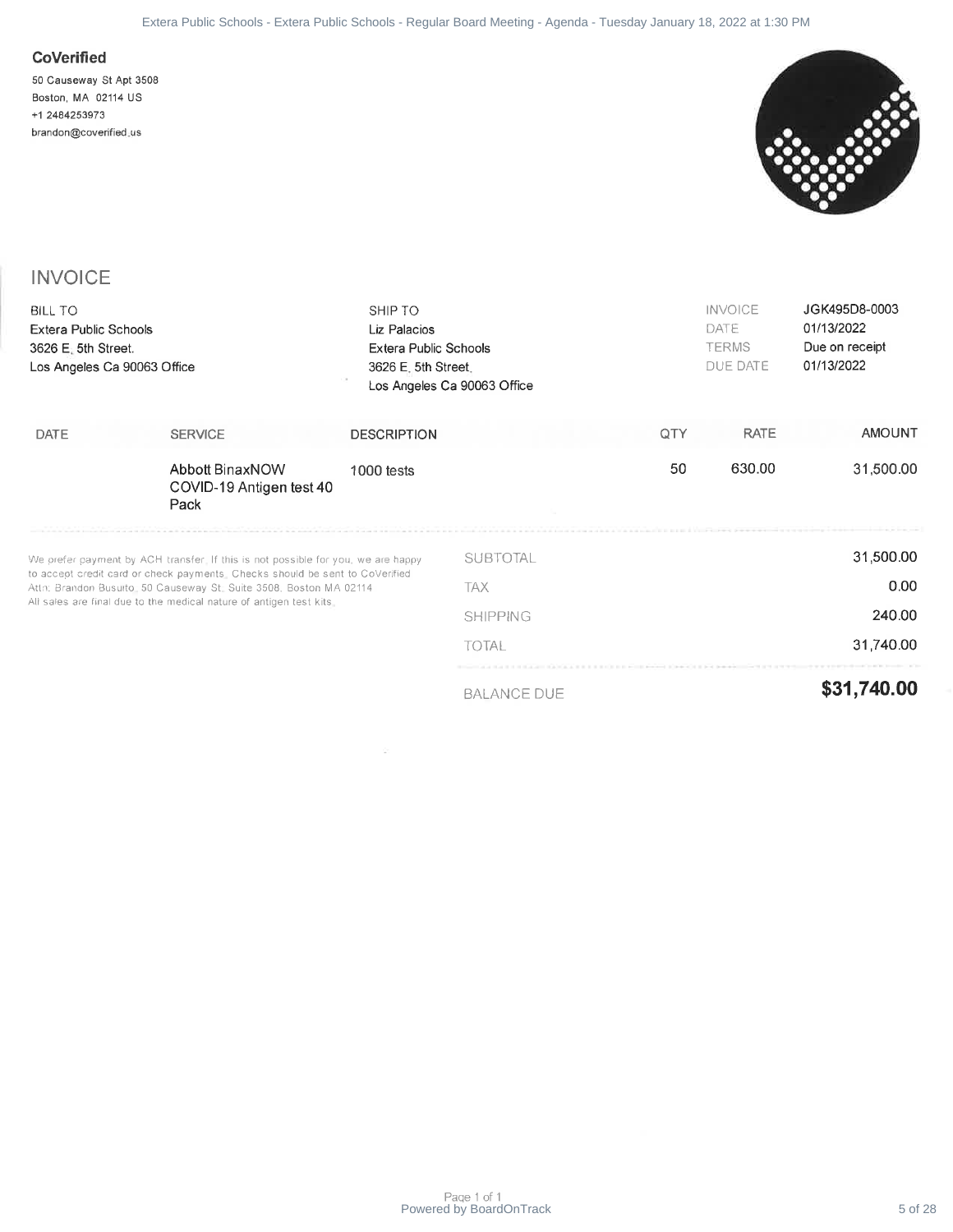# Cover Sheet

# Uniform Complaint Procedure (UCP) Policies and Procedures Powered by BoardOnTrack 6 of 28 1 of 28 1 of 1Externa Public Schools - Republic Schools - Republic Schools - Regular Board - Procedures - Procedures - Regular Board - Procedures - Regular Board Meeting - Agenda Meeting - A

Section: **IV. Governance** Procedures **Purpose:** Vote **Submitted by: Related Material:** UCP Packet.pdf

**Item:** B. Uniform Complaint Procedure (UCP) Policies and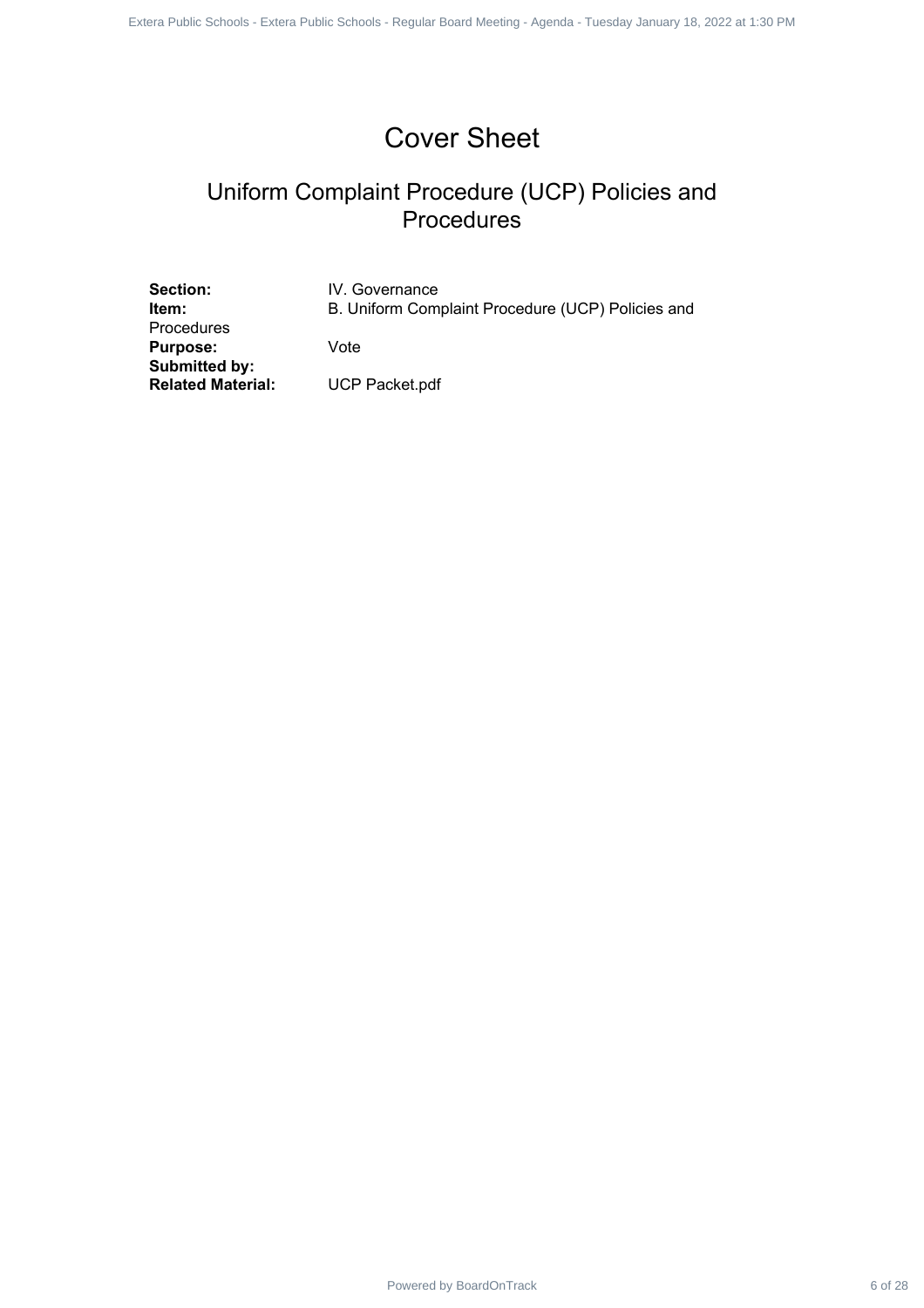

# **Uniform Complaint Procedures (UCP) Policies and Procedures**

January 2022

### **Extera Public School**

1942 E. 2nd Street

Los Angeles, CA 90033 323-780-8600

### **Extera Public School**

2226 E. 3rd Street Los Angeles, CA 90033

323-780-8300

### **Extera Public School No.2**

1015 S. Lorena Street Los Angeles, CA 90023 323-263-3600

### **Extera Public School No.2**

4112 E. Olympic Boulevard Los Angeles, CA 90023 323-981-7045

www.exteraschools.org

Adopted by our Governing Board on *[Enter Month day, year*]

### **Uniform Complaint Procedures (UCP)**

This document contains rules and instructions about the filing, investigation and resolution of a Uniform Complaint Procedures (UCP) complaint regarding an alleged violation by Extera Public Schools of federal or state laws or regulations governing educational programs.

This document presents information about how we process UCP complaints concerning particular programs or activities that are subject to the UCP.

A UCP complaint is a written and signed statement alleging a violation of federal or state laws or regulations, which may include an allegation of unlawful discrimination, harassment, intimidation or bullying.A signature may be handwritten, typed (including in an email) or electronically generated. Complaints may be filed anonymously.A UCP complaint filed on behalf of an individual student may only be filed by that student or that student's duly authorized representative. **Power Computer Computer Computer Computer 7 of 28 Externa Public Schools - Politics Schools - Politics Schools - Politics Schools - Regular Public Schools - Regular Board Proceedures - Regular School - Regular Board Meet** 

A complainant is any individual, including a person's duly authorized representative or an interested third party, public agency, or organization who files a written complaint alleging violation of federal or state laws or regulations, including allegations of unlawful discrimination,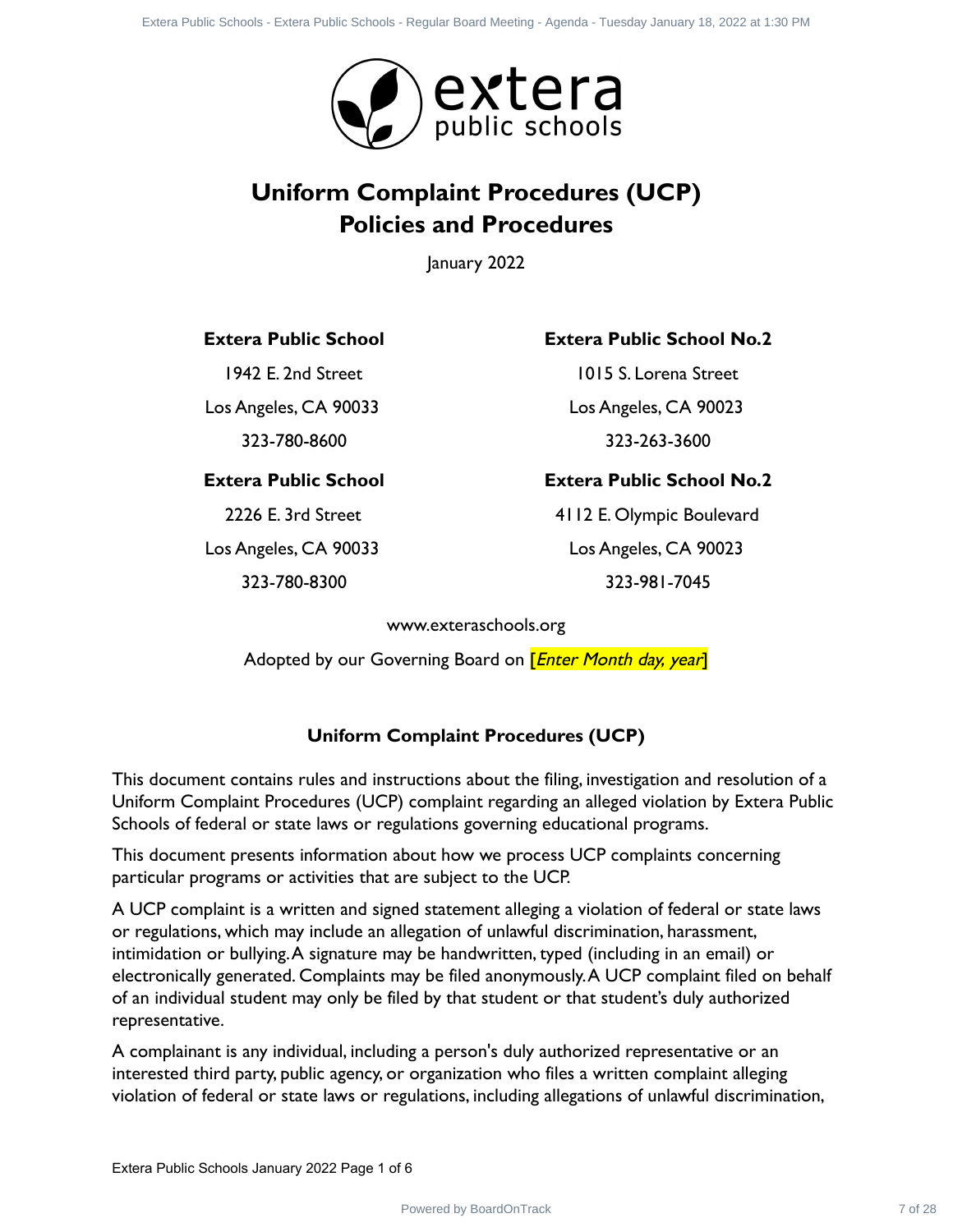

# **Uniform Complaint Procedures Policies and Procedures**

harassment, intimidation or bullying in programs and activities funded directly by the state or receiving any financial assistance from the state.

If the complainant is unable to put the complaint in writing, due to a disability or illiteracy, we shall assist the complainant in the filing of the complaint.

Extera Public Schools developed the Uniform Complaint Procedures (UCP) process with policies and procedures adopted by the board.

According to state and federal codes and regulations, the programs and activities subject to the UCP are:

- Accommodations for Pregnant and Parenting Pupils
- Adult Education
- After School Education and Safety
- Agricultural Career Technical Education
- Career technical and technical education and career technical and technical training programs
- Child care and development programs
- Compensatory Education
- Consolidated categorical aid programs
- Course Periods without Educational Content

• Discrimination, harassment, intimidation, or bullying against any protected group as identified under *Education Code (EC)* sections 200 and 220 and Government Code Section 11135, including any actual or perceived characteristic as set forth in Penal Code Section 422.55, or on the basis of a person's association with a person or group with one or more of these actual or perceived characteristics, in any program or activity conducted by an educational institution, as defined in  $EC$  Section 210.3, that is funded directly by, or that receives or benefits from, any state financial assistance. Photo Rate Franchis Entropic Comparison is they be function to the property and **Procedures**<br>
Poultime Complete and Procedures Folicies and Procedures<br>
System point in the state of the complete and activities funded direct

• Educational and graduation requirements for pupils in foster care, pupils who are homeless, pupils from military families and pupils formerly in Juvenile Court now enrolled in a school district

- Every Student Succeeds Act
- Local control and accountability plans (LCAP)
- Migrant Education
- Physical Education Instructional Minutes
- Pupil Fees
- Reasonable Accommodations to a Lactating Pupil
- Regional Occupational Centers and Programs
- School Plans for Student Achievement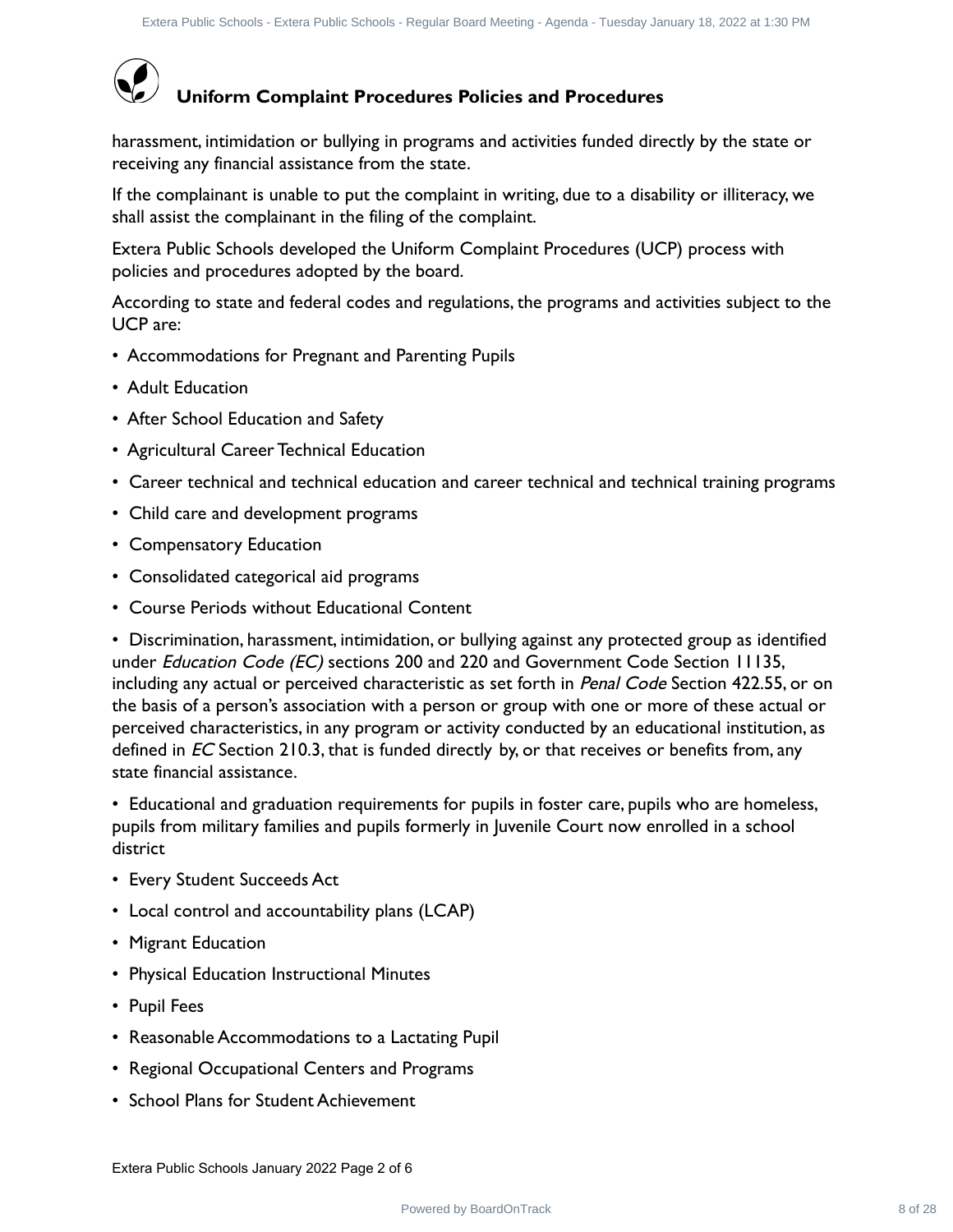# **Uniform Complaint Procedures Policies and Procedures**

- School Safety Plans
- School Site Councils
- State Preschool
- State Preschool Health and Safety Issues in LEAs Exempt from Licensing

And any other state or federal educational program the State Superintendent of Public Instruction (SSPI) of the California Department of Education (CDE) or designee deems appropriate.

The following complaints shall be referred to the specified agencies for appropriate resolution and are not subject to the UCP complaint procedures set forth in this document:

(a) Allegations of child abuse shall be referred to the applicable County Department of Social Services (DSS), Protective Services Division or appropriate law enforcement agency.

(b) Health and safety complaints regarding licensed facilities operating a Child Development Program shall be referred to DSS.

(c) Employment discrimination complaints shall be sent to the State Department of Fair Employment and Housing (DFEH). The complainant shall be notified in writing in a timely manner of any DFEH transferal.

### **The Responsibilities of Extera Public Schools**

We shall have the primary responsibility to ensure compliance with applicable state and federal laws and regulations.We shall investigate and seek to resolve, in accordance with our approved UCP process, complaints alleging failure to comply with applicable state and federal laws and regulations including, but not limited to, allegations of discrimination, harassment, intimidation, or bullying or noncompliance with laws relating to all programs and activities we implement that are subject to the UCP. Photo fisite is the total channel and fisite fisite for the plast function of the plast state of Policies and Procedures<br>
Dool Stetry Plans<br>
2001 Stetry Plans<br>
2001 Stetry Plans<br>
22 PowerFower Concelastic Schools Health an

### **The UCP Annual Notice**

We disseminate on an annual basis the UCP Annual Notice which is a written notice of the approved UCP complaint procedures to all of our students, employees, parents or guardians of its students, school and district advisory committee members, appropriate private school officials or representatives, and other interested parties.

This notice may be made available on our website and shall include the following:

- information regarding allegations about discrimination, harassment, intimidation, or bullying;
- the list of all federal and state programs within the scope of the UCP;
- the title of the position whose occupant is responsible for processing complaints, and the identity(ies) of the person(s) currently occupying that position, if known;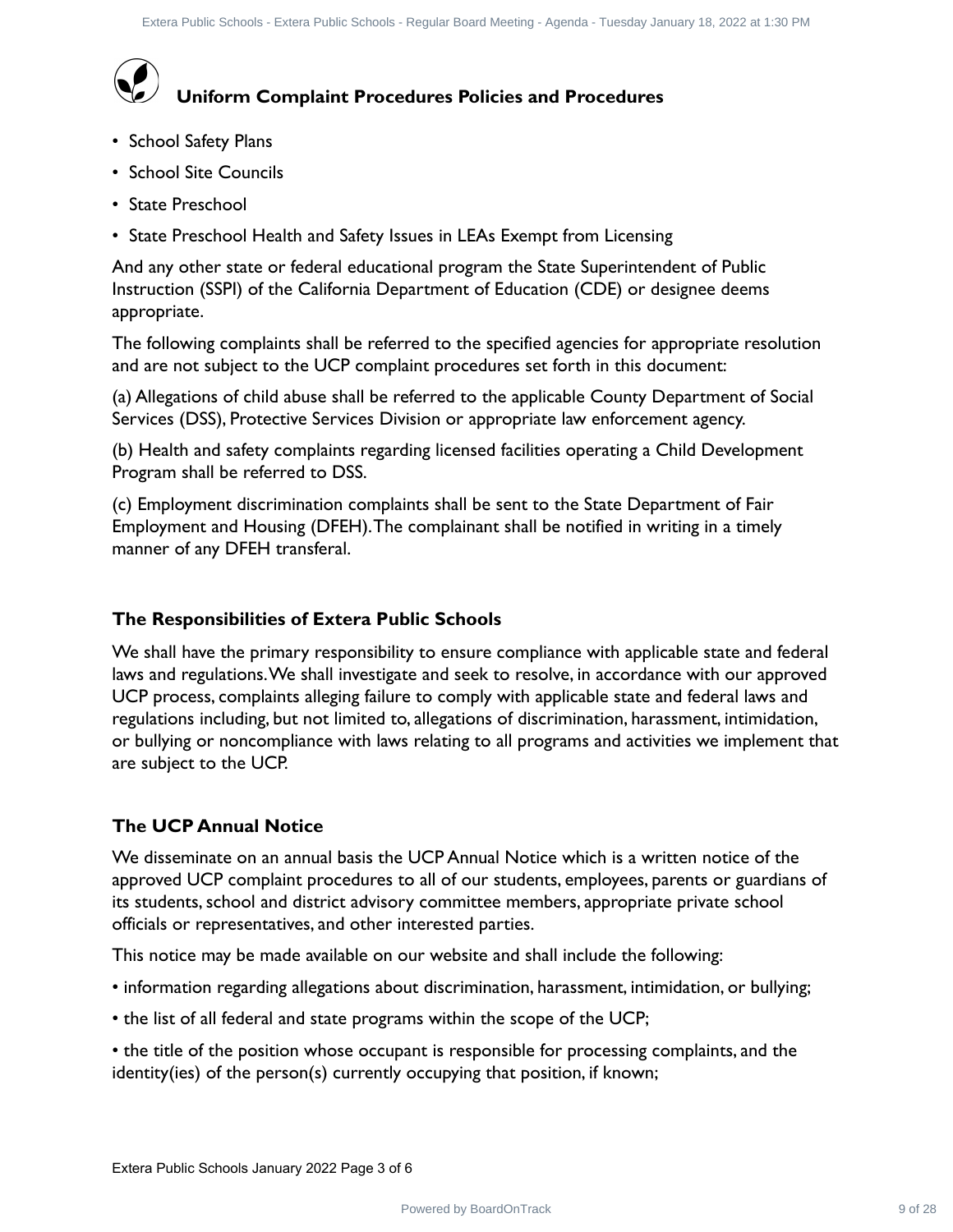

• a statement that the occupant responsible for processing complaints is knowledgeable about the laws and programs that they are assigned to investigate;

### **Filing UCP Complaints**

All UCP complaints shall be filed no later than one year from the date the alleged violation occurred.

Complaints within the scope of the UCP are to be filed with the person responsible for processing complaints:

Corri Ravare

CEO

Extera Home Office

3626 E. 5th Street, 2nd Floor, Los Angeles, CA 90063

323-261-0059

### cravare@exteraschools.org

A pupil fee includes a purchase that a pupil is required to make to obtain materials, supplies, equipment, or clothes associated with an educational activity.

A pupil fees complaint may be filed with the principal of a school or with our superintendent or their designee.A pupil fees complaint may be filed anonymously, that is, without an identifying signature, if the complaint provides evidence or information leading to evidence to support an allegation of noncompliance.

For complaints relating to Local Control and Accountability Plans (LCAP), the date of the alleged violation is the date when the reviewing authority approves the LCAP or annual update that we adopted.An LCAP complaint may be filed anonymously, that is, without an identifying signature, if the complaint provides evidence or information leading to evidence to support an allegation of noncompliance. Photo filters from the filters from free forms from the state from the filters and **Procedures**<br>
Point of the the comparint **Procedures Policies and Procedures**<br>
the comparint that they are stagined to meeting complaints i

We advise complainants of the right to pursue civil law remedies that may be available under state or federal discrimination, harassment, intimidation or bullying laws, including, but not limited to, injunctions, restraining orders, or other remedies or orders that may also be available to complainants.

### **Investigating UCP Complaints**

The UCP complaint investigation is our administrative process for the purpose of gathering data regarding the complaint.We provide an opportunity for complainants and/or representatives to present evidence or information.

Refusal by the complainant to provide the investigator with documents or other evidence related to the allegations in the complaint, or to otherwise fail or refuse to cooperate in the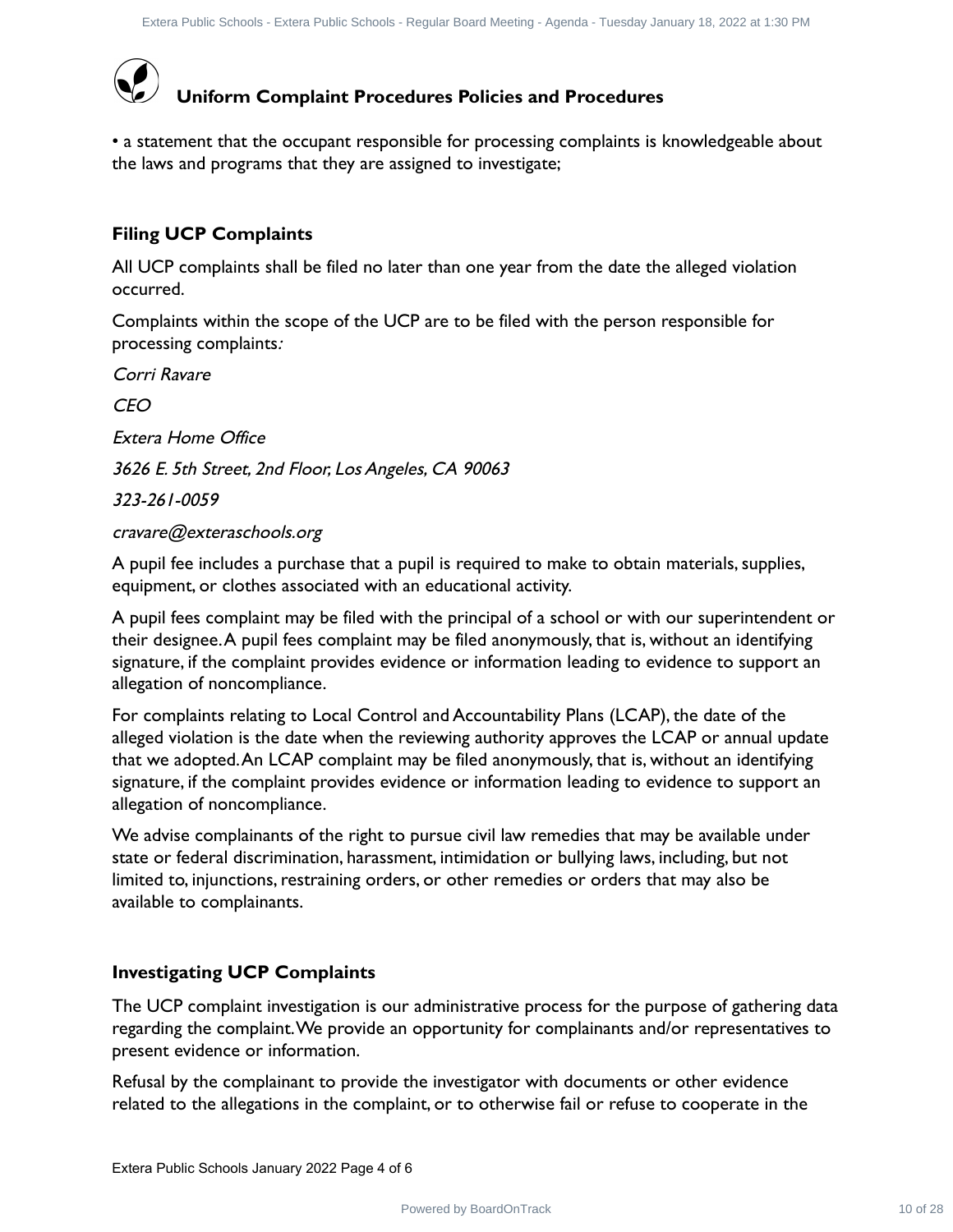

# **Uniform Complaint Procedures Policies and Procedures**

investigation or engage in any other obstruction of the investigation, may result in the dismissal of the complaint because of a lack of evidence to support the allegations.

Refusal by Extera Public Schools to provide the investigator with access to records and/or other information related to the allegation in the complaint, or to otherwise fail or refuse to cooperate in the investigation or engage in any other obstruction of the investigation, may result in a finding based on evidence collected that a violation has occurred and may result in the imposition of a remedy in favor of the complainant.

We ensure that complainants are protected from retaliation.

We investigate all allegations of unlawful discrimination, harassment, intimidation or bullying against any protected group. Unlawful discrimination, harassment, intimidation or bullying complaints shall be filed no later than six months from the date the alleged discrimination, harassment, intimidation or bullying occurred, or six months from the date the complainant first obtained knowledge of the facts of the alleged discrimination, harassment, intimidation or bullying. Photo these frees but is the state from the transportant pair the formulation of the investigation or emogen in any result in the distribution of the investigation or the investigation of the investigation of the investiga

### **UCP Complaint Resolution**

We will thoroughly investigate the UCP complaint and issue a written Investigation Report to the complainant within 60 calendar days from the date of the receipt of the complaint, unless the complainant agrees in writing to an extension of time.

This Investigation Report will contain the following elements:

• the findings of fact based on the evidence gathered;

• a conclusion that provides a clear determination for each allegation as to whether we are in compliance with the relevant law;

• corrective actions if we find merit in a complaint:

- for complaints regarding Pupil Fees; LCAP; Physical Education Instructional Minutes, or Course Periods without Educational Content, the remedy shall go to all affected pupils, parents, and guardians,

- for all other complaints within the scope of the Uniform Complaint Procedures the remedy shall go to the affected pupil,

- With respect to a Pupil Fees complaint, corrective actions shall include reasonable efforts to ensure full reimbursement to all pupils, parents and guardians who paid a pupil fee within one year prior to the filing of the complaint;

• a notice of the complainant's right to appeal our Investigation Report to the Department of Education (CDE); and

• the procedures to be followed for initiating an appeal to the CDE.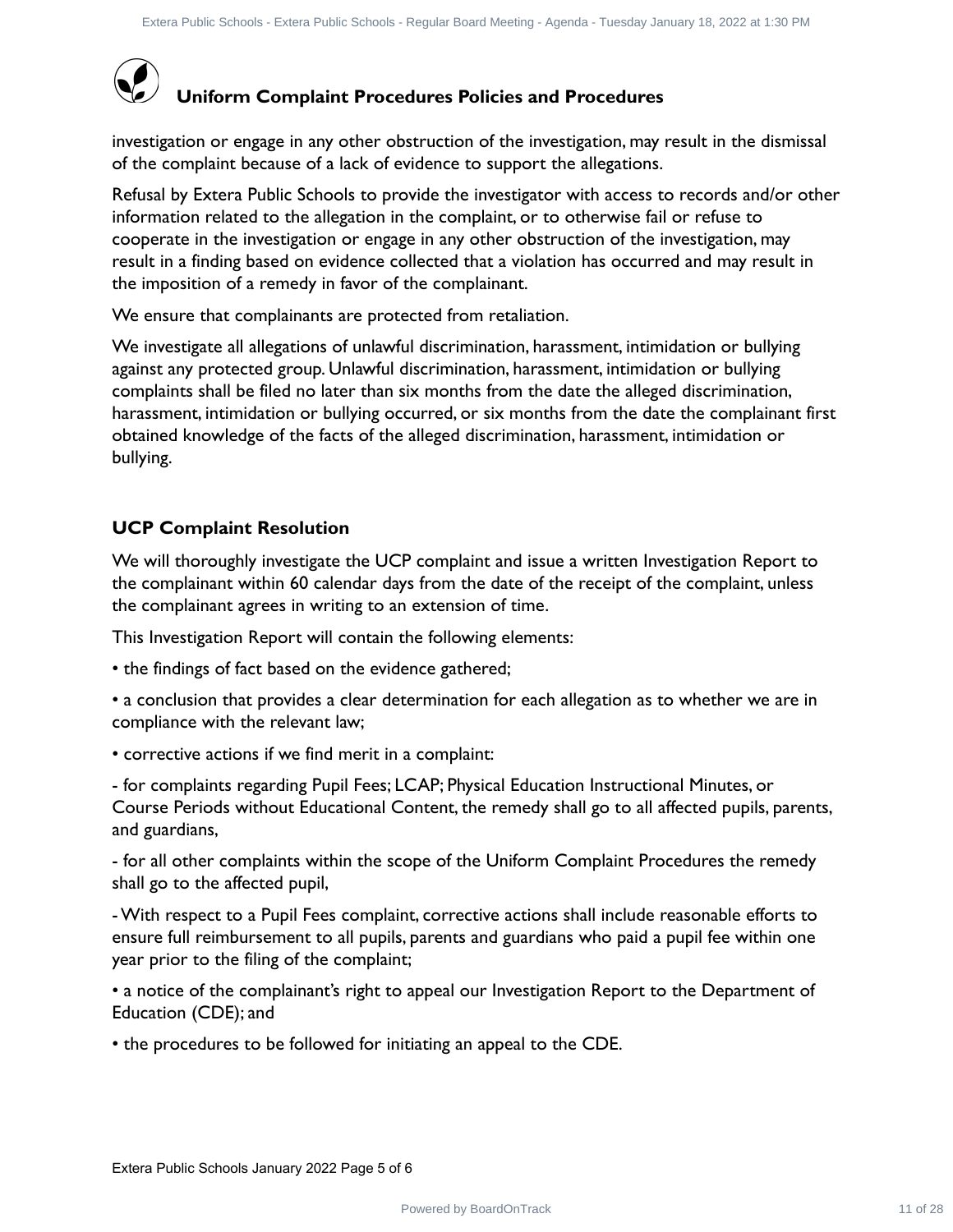

### **Uniform Complaint Procedures Policies and Procedures**

### **UCP Complaint Appeal Process**

An appeal is a written and signed request by the complainant to the CDE seeking review of an LEA Investigation Report that was issued in response to a properly-filed complaint.A signature may be handwritten, typed (including in an email) or electronically-generated.

The complainant may appeal our Investigation Report of a UCP complaint to the CDE by filing a written appeal within 30 calendar days of the date. In order to request an appeal, the complainant must specify and explain the basis for the appeal, including at least one of the following:

• Extera Public Schools failed to follow its complaint procedures, and/or

• the Investigation Report lacks material findings of fact necessary to reach a conclusion of law, and/or

• the material findings of fact in the Investigation Report are not supported by substantial evidence, and/or

• the legal conclusion in the Investigation Report is inconsistent with the law, and/or

• in a case in which we were found in noncompliance, the corrective actions fail to provide a proper remedy.

The appeal shall be sent with: (1) a copy of the locally filed complaint; and (2) a copy of the LEA Investigation Report.

All complaints and responses are public records.

Legal References

20 United States Code [20 U.S.C.] Section 6301 et seq.

34 Code of Federal Regulations [34 CFR] Sections 106.8, 34 CFR 299.10-11

California Education Code [EC] Sections 200, 201, 210.1, 210.3, 220, 221.1, 222, 234.1, 260, 3031, 8200-8498, 8235.5, 8235–8239.1, 8261, 8482–8484.65, 8500–8538, 17002(d), 17592.72, 32280–32289, 32289, 33126(b)(5)(A), 33126(b)(5)(B), 33315, 35161, 35186, 46015, 48645.7, 48853, 48853.5, 48987, 49010–49013, 49069.5, 49531, 49556, 51210, 51222, 51223, 51225.1-3, 51228.1–51228.3, 52059, 52075, 52300-52462, 52334.7, 52355, 52451, 52460–52462, 52500-52617, 54440–54445, 54445, 56100(a), 56100(j), 60010, 64001, 65000. Photo Busine Franch Polis Board Rights - Busine Board Broadcaters<br>
Pomplaint Appeal Process<br>
Pomplaint Appeal Process<br>
Pomplaint Appeal Process<br>
Investigation Appear that we have a property filed complaint a vertexa<br>
Inves

California Government Code [GC] Sections 11135, 11136, 12960

California Penal Code [PC] Section 422.55, 11166

California Code of Regulations Title 5 (5 CCR) Sections 4600-4640, 4690-4694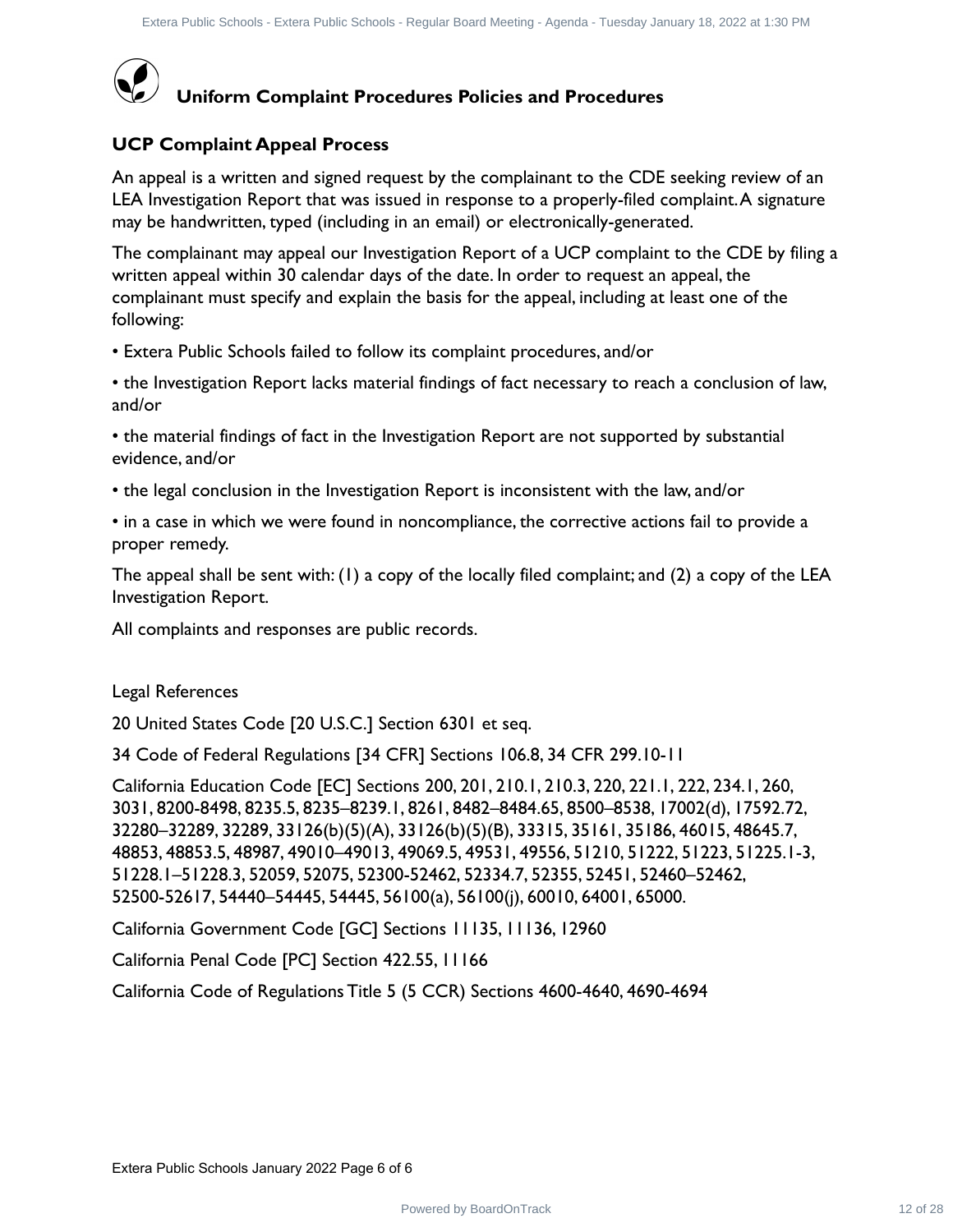

### **COMPLAINT CASE LOG FOR UCP COMPLAINTS**

### **2020—2021**

### **2021—2022**

### **Extera Public School**

### **Extera Public School**

### **Extera Public School No.2**

### **Extera Public School No.2**

|                   |                            |                                |                                       | <b>COMPLAINT CASE LOG FOR UCP COMPLAINTS</b> |                     |                                       |          |                |           |
|-------------------|----------------------------|--------------------------------|---------------------------------------|----------------------------------------------|---------------------|---------------------------------------|----------|----------------|-----------|
|                   |                            |                                |                                       | 2020-2021                                    |                     |                                       |          |                |           |
|                   |                            |                                |                                       | $2021 - 2022$                                |                     |                                       |          |                |           |
|                   |                            |                                | <b>Extera Public School</b>           |                                              |                     | <b>Extera Public School No.2</b>      |          |                |           |
|                   |                            |                                | 1942 E. 2nd Street                    |                                              |                     | 1015 S. Lorena Street                 |          |                |           |
|                   |                            |                                | Los Angeles, CA 90033                 |                                              |                     | Los Angeles, CA 90023                 |          |                |           |
|                   |                            |                                | 323-780-8600                          |                                              |                     | 323-263-3600                          |          |                |           |
|                   |                            |                                | <b>Extera Public School</b>           |                                              |                     | <b>Extera Public School No.2</b>      |          |                |           |
|                   |                            |                                | 2226 E. 3rd Street                    |                                              |                     | 4112 E. Olympic Boulevard             |          |                |           |
|                   |                            |                                | Los Angeles, CA 90033<br>323-780-8300 |                                              |                     | Los Angeles, CA 90023<br>323-981-7045 |          |                |           |
|                   |                            |                                |                                       |                                              |                     |                                       |          |                |           |
|                   | Assigned<br>Case<br>Number | Complainant<br><b>Initials</b> | Complainant<br>Position               | Allegation (see below)                       | School Site<br>Name | Date<br>Received                      | Date Due | Date<br>Closed | Appealed? |
|                   |                            |                                |                                       |                                              |                     |                                       |          |                |           |
|                   |                            |                                |                                       |                                              |                     |                                       |          |                |           |
|                   |                            |                                |                                       |                                              |                     |                                       |          |                |           |
|                   |                            |                                |                                       |                                              |                     |                                       |          |                |           |
|                   |                            |                                |                                       |                                              |                     |                                       |          |                |           |
|                   |                            |                                |                                       |                                              |                     |                                       |          |                |           |
|                   |                            |                                |                                       |                                              |                     |                                       |          |                |           |
|                   |                            |                                |                                       |                                              |                     |                                       |          |                |           |
|                   |                            |                                |                                       |                                              |                     |                                       |          |                |           |
| 10.               |                            |                                |                                       |                                              |                     |                                       |          |                |           |
| $\Pi$ .           |                            |                                |                                       |                                              |                     |                                       |          |                |           |
|                   |                            |                                |                                       |                                              |                     |                                       |          |                |           |
|                   |                            |                                |                                       |                                              |                     |                                       |          |                |           |
| 12.<br>13.<br> 4. |                            |                                |                                       |                                              |                     |                                       |          |                |           |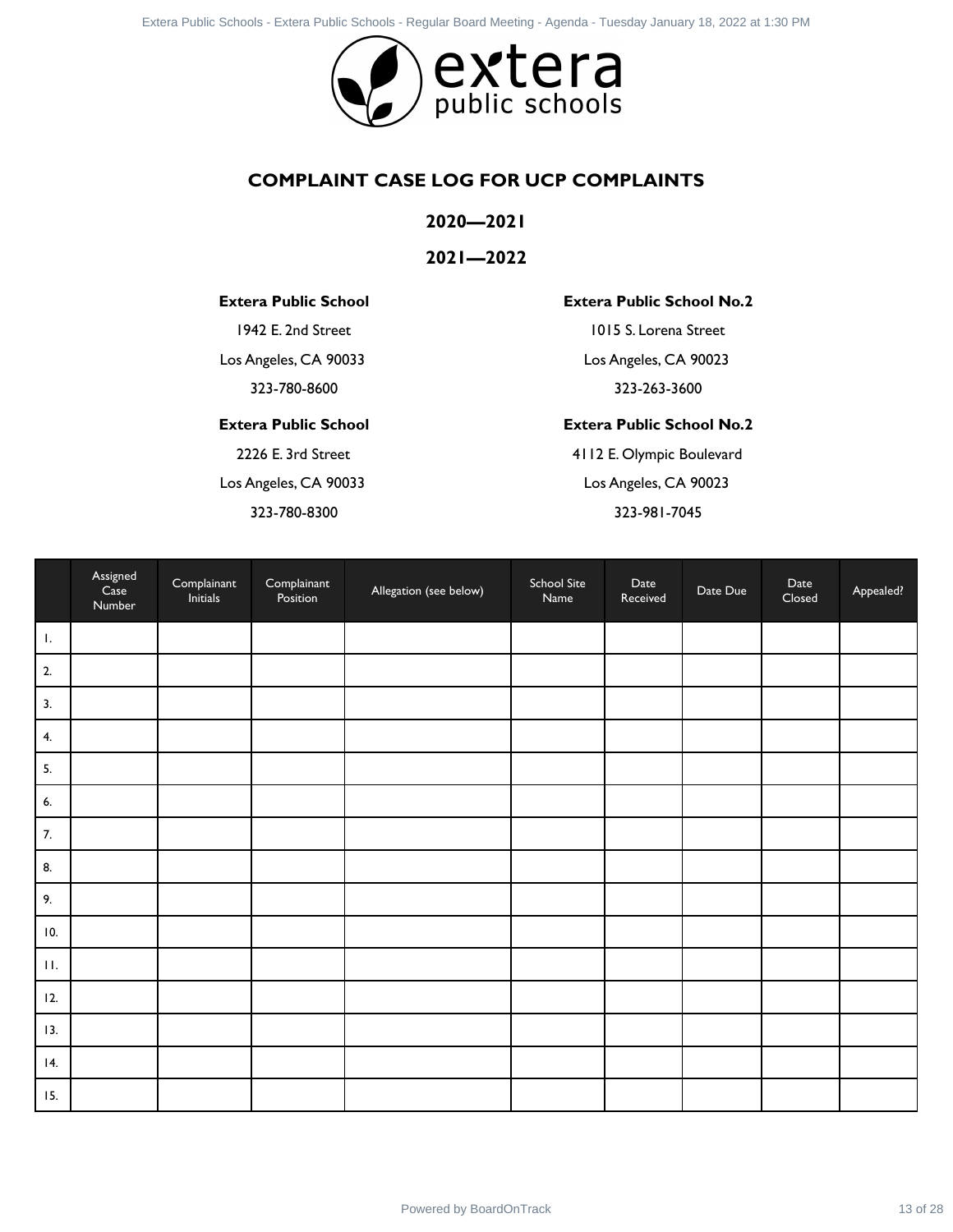

### **UCP Allegation Scope:**

- Accommodations for Pregnant and Parenting Pupils
- Adult Education
- After School Education and Safety
- Agricultural Career Technical Education
- Career technical and technical education and career technical and technical training programs
- Child care and development programs
- Compensatory Education
- Consolidated categorical aid programs
- Course Periods without Educational Content

• Discrimination, harassment, intimidation, or bullying against any protected group as identified under Education Code (EC) sections 200 and 220 and Government Code Section 11135, including any actual or perceived characteristic as set forth in Penal Code Section 422.55, or on the basis of a person's association with a person or group with one or more of these actual or perceived characteristics, in any program or activity conducted by an educational institution, as defined in  $EC$  Section 210.3, that is funded directly by, or that receives or benefits from, any state financial assistance. Power Contract 14 of 28 Externa Public Schools - Power Public Schools - Powered By Board Schools - Regular Schools - Regular Schools - Power Public Schools - Regular Schools - Regular Board Meeting Public Schools - Regular

• Educational and graduation requirements for pupils in foster care, pupils who are homeless, pupils from military families and pupils formerly in Juvenile Court now enrolled in a school district

- Every Student Succeeds Act
- Local control and accountability plans (LCAP)
- Migrant Education
- Physical Education Instructional Minutes
- Pupil Fees
- Reasonable Accommodations to a Lactating Pupil
- Regional Occupational Centers and Programs
- School Plans for Student Achievement
- School Safety Plans
- School Site Councils
- State Preschool
- State Preschool Health and Safety Issues in LEAs Exempt from Licensing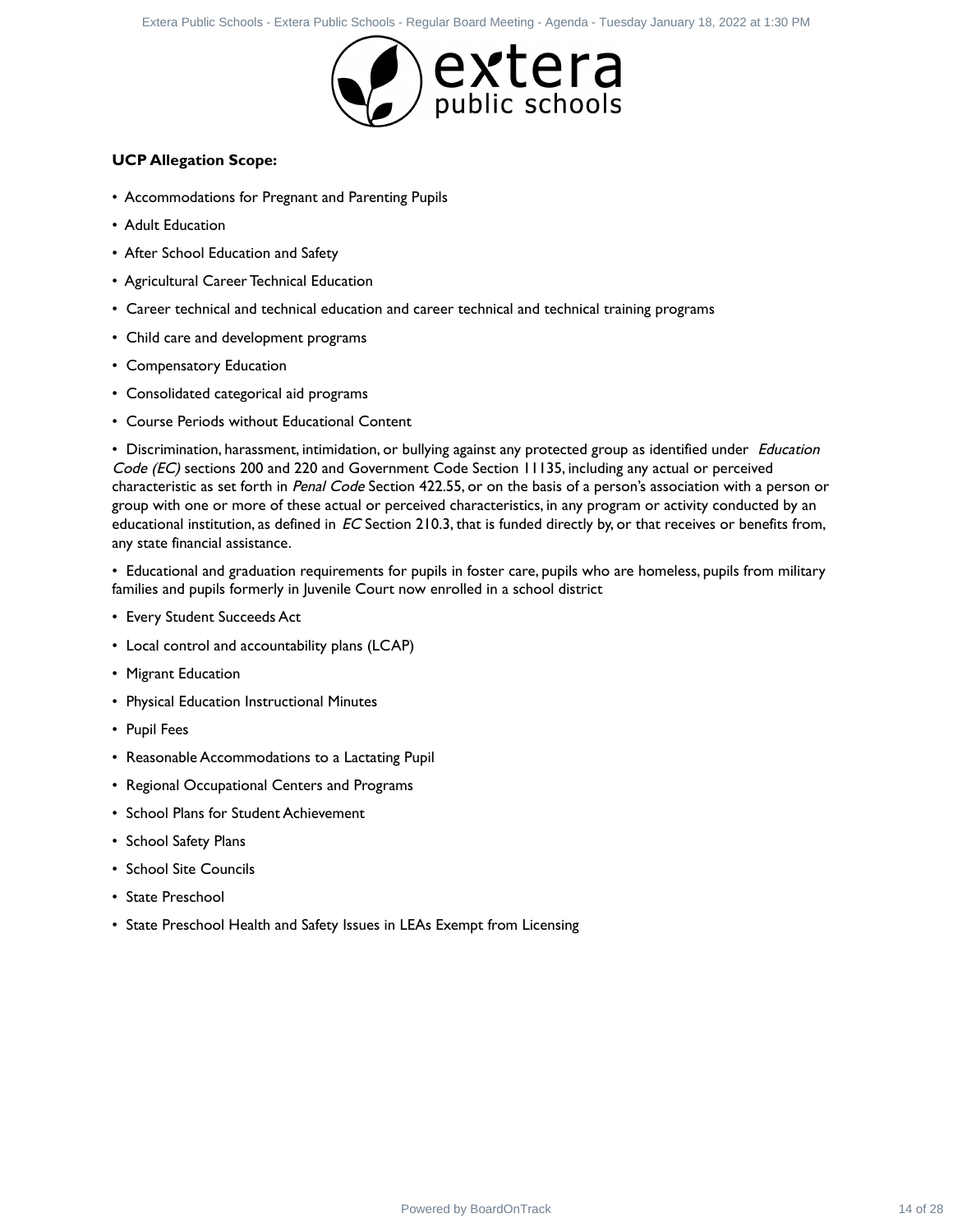# Cover Sheet

# Williams Complaint Policies and Procedures

**Section:** IV. Governance<br> **Item:** C. Williams Com **Purpose:** Vote **Submitted by:**

**C. Williams Complaint Policies and Procedures** Powered by BoardOnTrack 15 of 28 1 1 Powered by BoardOnTrack 15 of 28 1 1 Powered by BoardOnTrack 15 of 28 1 1 Externa Public Schools and Proceedures<br>
Seatson: M. Government<br>
Submitted Schools - West Decrement Public Schoo

**Related Material:** Williams Complaint Packet.pdf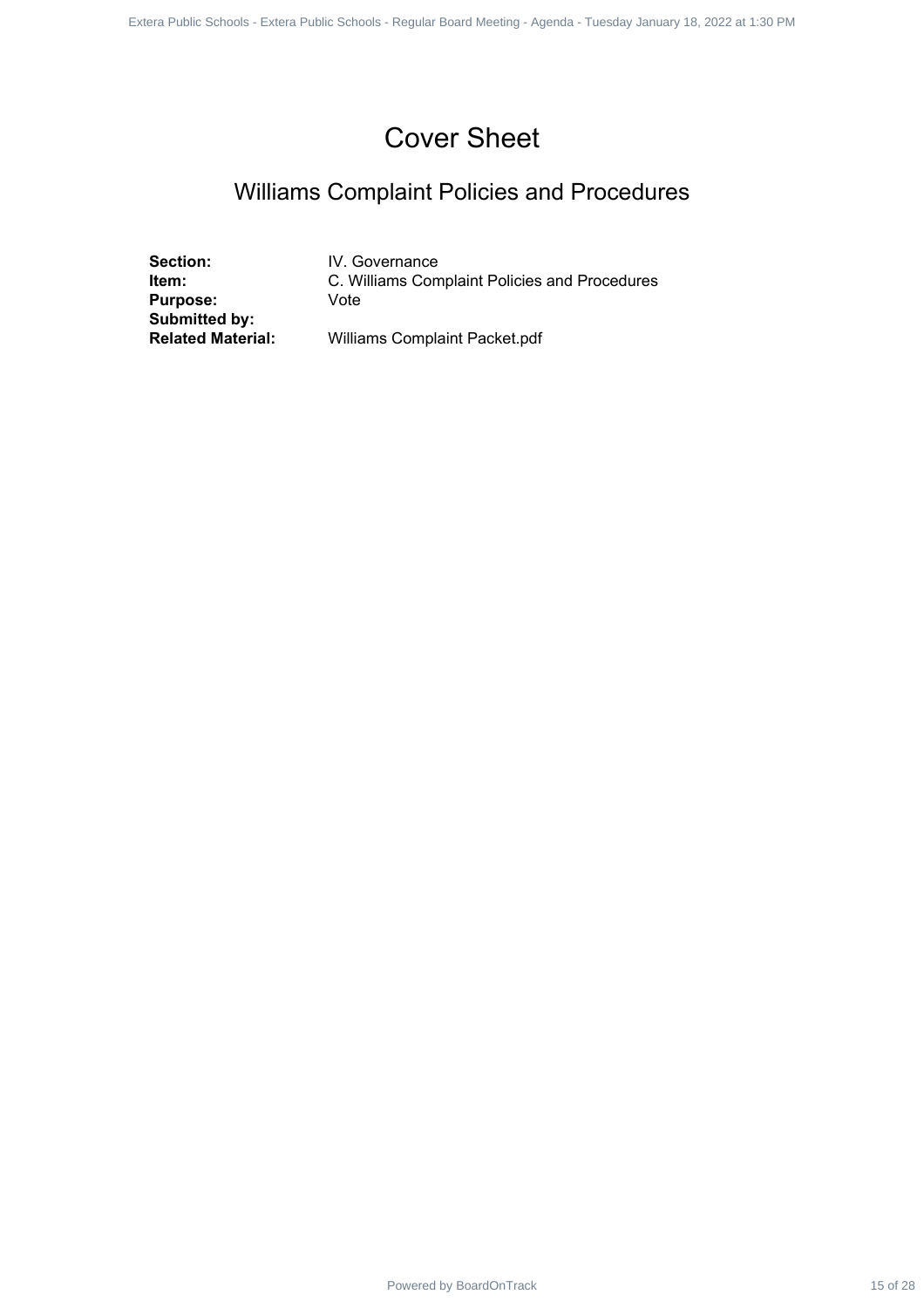

### **Williams Complaint Policies and Procedures** January 2022

### **Extera Public School**

1942 E. 2nd Street Los Angeles, CA 90033 323-780-8600

### **Extera Public School**

2226 E. 3rd Street Los Angeles, CA 90033

323-780-8300

### **Extera Public School No.2**

1015 S. Lorena Street Los Angeles, CA 90023 323-263-3600

### **Extera Public School No.2**

4112 E. Olympic Boulevard Los Angeles, CA 90023 323-981-7045

www.exteraschools.org

Adopted by our Governing Board on *[Enter Month day, year*]

### **Williams Complaint Policies and Procedures**

This document contains rules and instructions about the filing, investigation and resolution of a Williams complaint regarding alleged deficiencies related to instructional materials, the condition of a facility that is not maintained in a clean or safe manner or in good repair, and teacher vacancy or misassignment.

The Extera Public Schools adopted the Uniform Complaint Procedures (UCP) process in accordance with Chapter 5.1 (commencing with Section 4680) of the California Code of Regulations,Title 5, to resolve Williams complaints. This document presents information about how we process complaints concerning Williams Settlement issues.A UCP complaint is a written and signed statement by a complainant alleging a violation of state laws or regulations.A complainant is any individual, including a person's duly authorized representative or an interested third party, public agency, or organization who files a written complaint alleging violation of state laws or regulations, regarding alleged deficiencies related to instructional materials, the condition of a facility that is not maintained in a clean or safe manner or in good repair, and teacher vacancy or misassignment. If a complainant is unable to put the complaint in writing, due to a disability or illiteracy, we shall assist the complainant in the filing of the complaint. Power Power School SWIRT Computer Contract 16 of 28 Externa Public School SWIRT Computer Contract 26 of 28 Externa Public School Section 16 of 28 Externa Public School 16 of 28 Externa Public School 16 of 28 at 10.15 S. L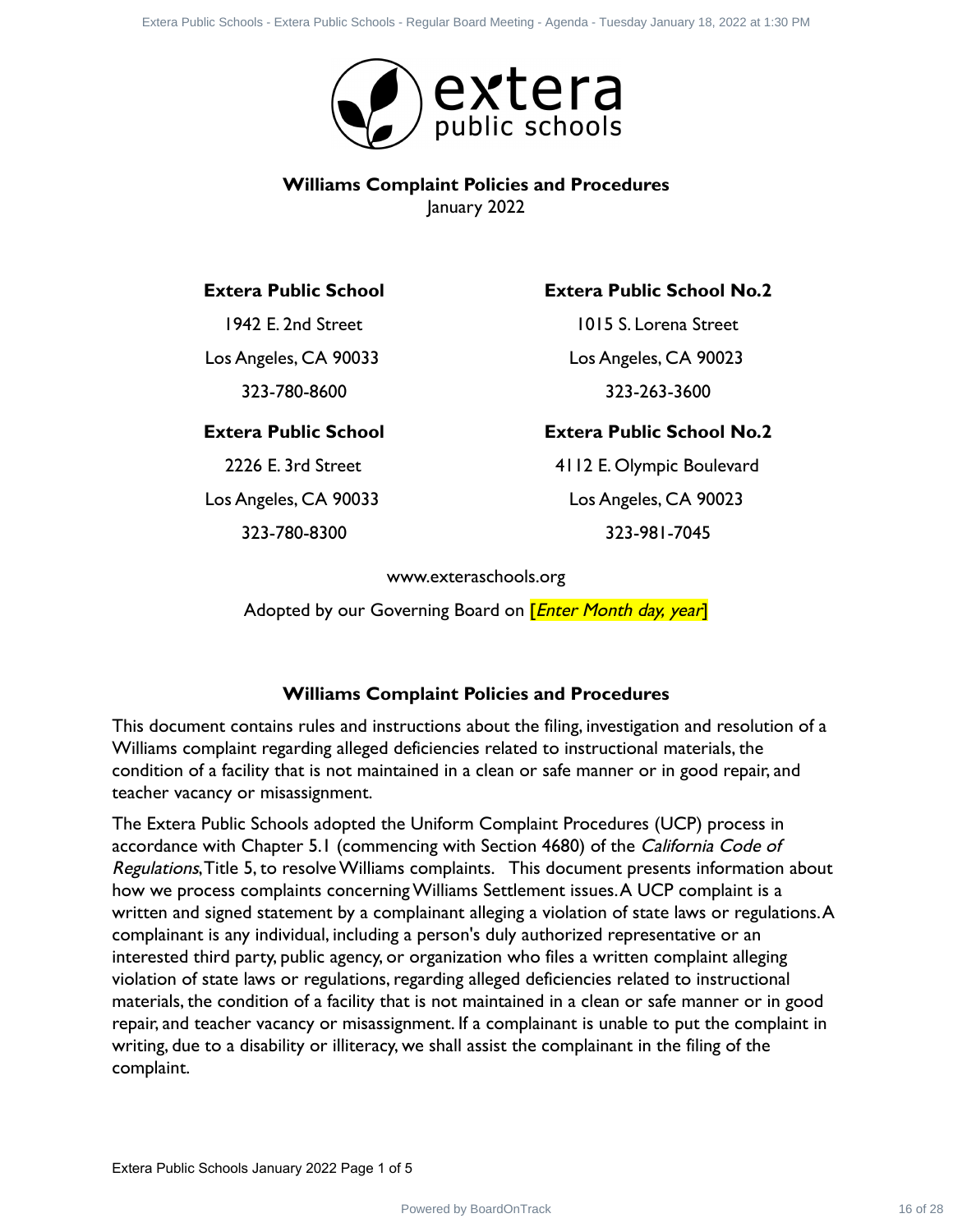

### **The Responsibility of Extera Public Schools**

The Extera Public Schools is required to have local policies and procedures that enable Williams Complaints to be handled through our UCP process, to post a classroom notice informing parents, guardians, pupils, and teachers of their rights to file a Williams complaint in each classroom in each school, and to provide a complaint form for Williams complaints regarding alleged deficiencies related to instructional materials, conditions of facilities that are not maintained in a clean or safe manner or in good repair, and teacher vacancy or misassignment. Phone Board Frame Institute Board Board Board Board Board Board Board Board Board Board Board Board Board Board Board Board Board Board Board Board Board And Board Board And Board And Board And Board And Board And Board An

If a response is requested by the complainant, the response will go to the mailing address of the complainant indicated on the complaint.

If *Education Code* Section 48985 is applicable and 15 percent or more of the pupils in grades K – 12 enrolled in our district speak a language other than English, the Williams Complaint Classroom Notice and the Williams Complaint Form shall be written in English and in the primary language of the complainant.The complaint response, if requested, and final report shall be written in English and the primary language in which the complaint was filed.

A Williams Complaint about problems beyond the authority of the school principal shall be forwarded in a timely manner, but will not exceed 10 working days, to the appropriate school district official for resolution.

The principal or the designee of the district superintendent, as applicable, shall make all reasonable efforts to investigate any problem within his or her authority.

The principal, or, where applicable, district superintendent or his or her designee shall remedy a valid complaint within a reasonable time period but not to exceed 30 working days from the date the complaint was received.

The principal, or where applicable, district superintendent or his or her designee, shall report to the complainant the resolution of the complaint within 45 working days of the initial filing, if the complainant identifies himself or herself and requested a response.

The principal makes this report; the principal shall also report the same information in the same timeframe to the district superintendent or his or her designee.

The school district shall report summarized data on the nature and resolution of all complaints on a quarterly basis to the county superintendent of schools and the governing board of the school district.

The summaries shall be publicly reported on a quarterly basis at a regularly scheduled meeting of the governing board of the school district.

The report shall include the number of complaints by general subject area with the number of resolved and unresolved complaints.

The complaints and responses shall be available as public records.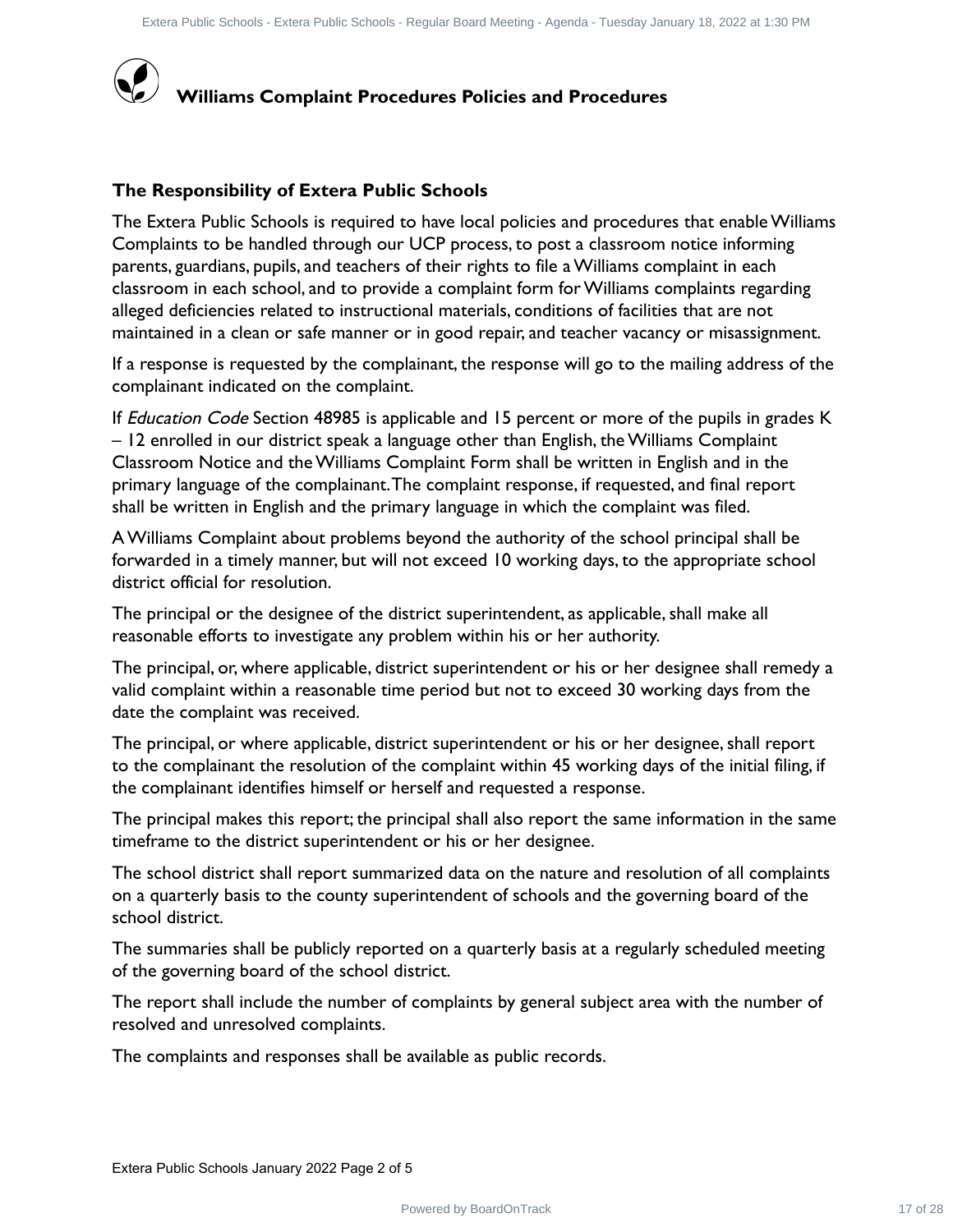

### **The Williams Complaint Classroom Notice**

We make sure that the Williams Complaint Classroom Notice is posted in each classroom in each school in the district and includes:

- The parents, guardians, pupils, and teachers,
- a statement proclaiming sufficient textbooks and instructional materials,
- (For there to be sufficient textbooks and instructional materials each pupil, including English Learners, must have a textbook or instructional materials, or both, to use in class and to take home)
- a statement that school facilities must be clean, safe, and maintained in good repair,
- a statement that there should be no teacher vacancies or misassignments, and

the location at which to obtain a form to file a complaint in case of a shortage.

(Posting a notice downloadable from the Web site of the CDE shall satisfy this requirement.)

### **The Williams Complaint Form**

We make sure that the Williams Complaint form is available for parents, guardians, pupils, and teachers to use.

Every school in our district shall have a complaint form available for such Williams complaints.

The Williams Complaint form shall include:

- A section to indicate if a response is requested,
- a section for contact information including mailing address if a response be requested.
- a statement that a pupil, including an English Learner, does not have standards aligned textbooks or instructional materials or state adopted or district adopted textbooks or other required instructional materials to use in class.
- a statement that a pupil does not have access to textbooks or instructional materials to use at home or after school.This does not require two sets of textbooks or instructional materials for each pupil.
- a statement that textbooks or instructional materials are in poor or unusable condition, having missing pages, or are unreadable due to damage.
- a statement that a pupil was provided photocopied sheets from only a portion of a textbook or instructional materials to address a shortage of textbooks or instructional materials.
- a statement that a condition poses an urgent or emergency threat to the health or safety of pupils or staff, including: gas leaks, nonfunctioning heating, ventilation, fire sprinklers or air - conditioning systems, electrical power failure, major sewer line stoppage, major pest or vermin infestation, broken windows or exterior doors or gates that will not lock and that pose a security risk, abatement of hazardous materials previously undiscovered that pose an immediate threat to pupils or staff, structural Photo Route Book First historic track the method on Merican Proceedures<br>
Power Hilliams Complaint Procedures Policies and Procedures<br>
The same term that the Williams Complaint Classroom Notice is posted in each classroom i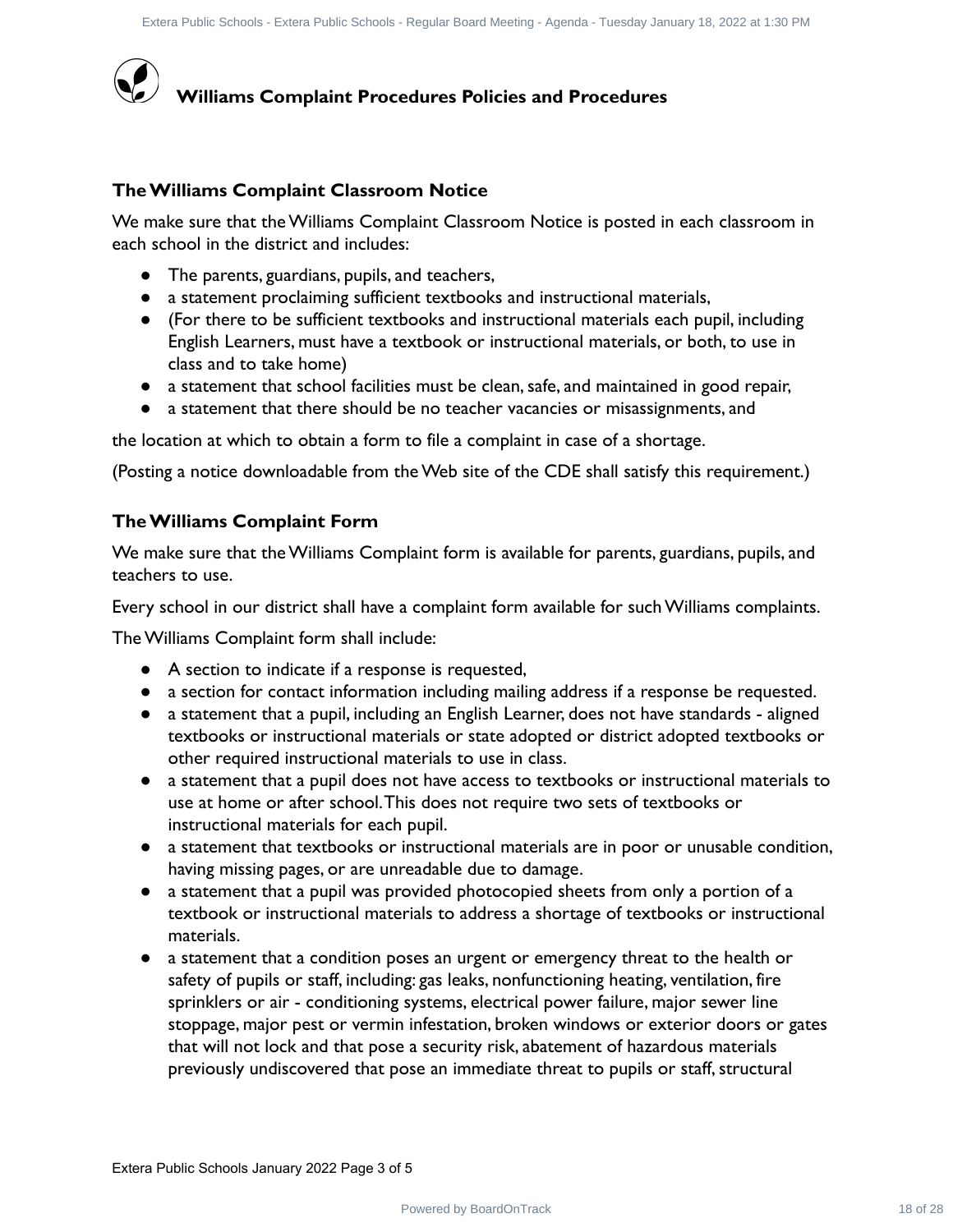# **Williams Complaint Procedures Policies and Procedures**

damage creating a hazardous or uninhabitable condition, and any other emergency conditions the school district determines appropriate.

- a statement that a school restroom has not been maintained or cleaned regularly, is not fully operational, or has not been stocked at all times with toilet paper, soap, and towels or functional hand dryers.
- a statement that the school has not kept all restrooms open during school hours when pupils are not in classes, and has not kept a sufficient number of restrooms open during school hours when pupils are in classes.This does not apply when temporary closing of the restroom is necessary for pupil safety or to make repairs.
- a statement that a semester begins and a teacher vacancy exists. (A position to which a single designated certificate employee has not been assigned at the beginning of the year for an entire year or, if the position is for a one - semester course, a position of which a single designated certificated employee has not been assigned at the beginning of a semester for an entire semester). Photo filters from between their distance of the track 19 of 28 Consequent 19 of 28 2 External and the consequent of 28 External and the properties and **Procedures**<br>
(distance Consequent Board Meeting - Conserved Board Mee
- a statement that a teacher who lacks credentials or training to teach English Learners is assigned to teach a class with more than 20 percent English Learners pupils in the class.
- a statement that a teacher is assigned to teach a class for which the teacher lacks subject matter competency.
- a section to identify the location of the school in which the alleged violation took place,
- a section to identify the course or grade level, if applicable,
- a section where the complainant describes the specific nature of the complaint in detail,
- a statement that the complainant may include as much text as the complainant feels is necessary, and
- a statement identifying the place to file the complaint that includes the office and address of the principal or his/her designee of the school in which the alleged violation took place.

### **Filing a Williams Complaint with Extera Public Schools**

A Williams complaint shall be filed with the principal of the school or his or her designee, in which the complaint arises.

A Williams complaint may be filed anonymously.

The complainant need not use the Williams Complaint form to file a complaint.

### **How to Appeal a Williams Complaint**

A complainant who is not satisfied with the resolution of the principal or the district superintendent or his or her designee, involving deficiencies related to instructional materials, the condition of a facility that is not maintained in a clean or safe manner or in good repair, and teacher vacancy or misassignment, has the right to describe the complaint to the governing board of the school district at a regularly scheduled meeting of the governing board.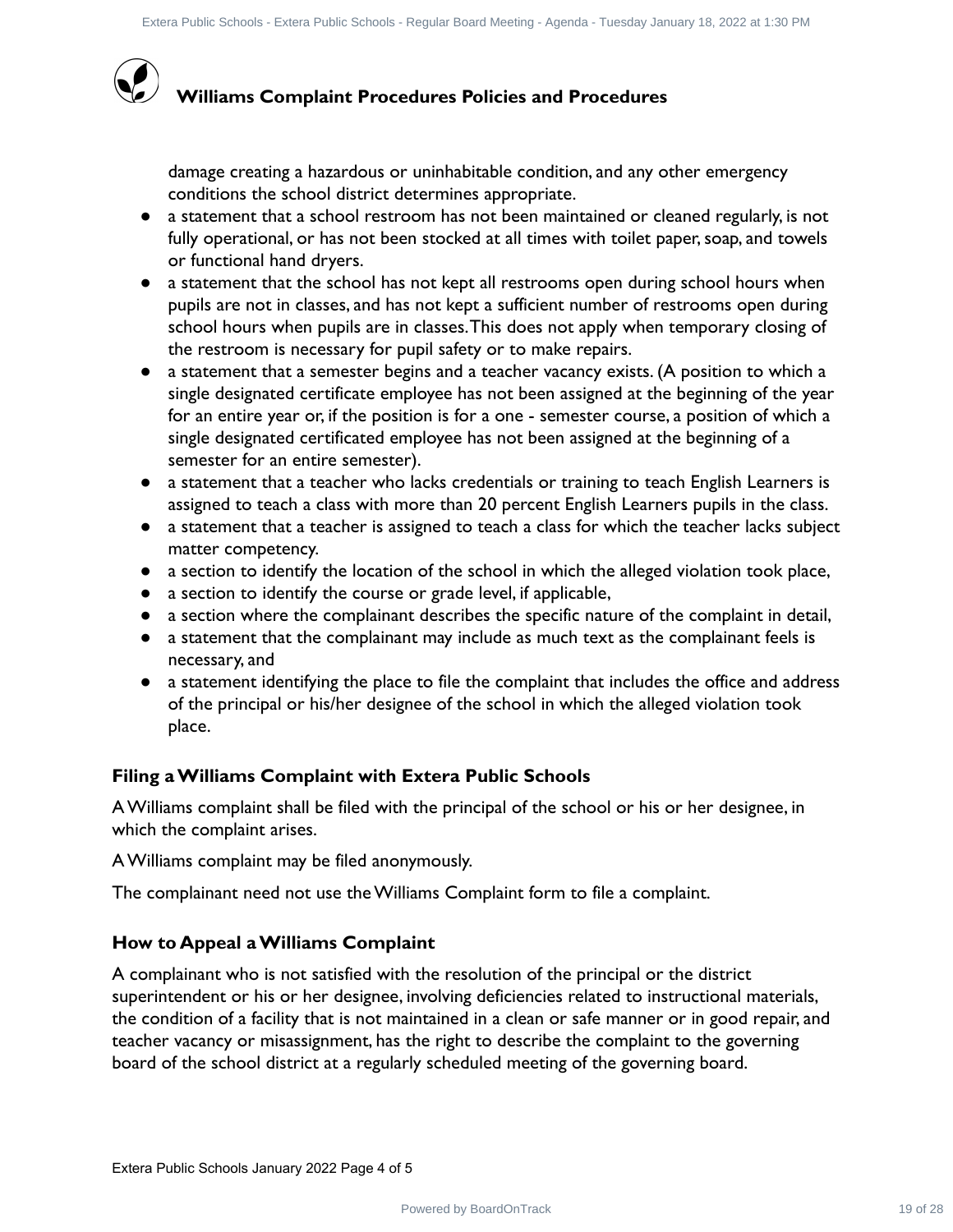

A complainant who is then not satisfied with the resolution proffered by the principal, or the district superintendent or his or her designee, involving a condition of a facility that poses an emergency or urgent threat, as defined in paragraph  $(1)$  of subdivision (c) of EC Section 17592.72, has the right to file an appeal to the State Superintendent of Public Instruction at the California Department of Education (CDE) within 15 days of receiving the report. Photo these from butch the control of the temperature of 28 Computer in the principal or the DV indifferent control of the control of the principal or the properties of the control of the control of the principal or the pr

Conditions that pose an emergency or urgent threat (not cosmetic or nonessential) to the health and safety of pupils or staff while at school include the following:

- Gas leaks.
- Nonfunctioning heating, ventilation, fire sprinklers, or air-conditioning systems.
- Electrical power failure.
- Major sewer line stoppage.
- Major pest or vermin infestation.
- Broken windows or exterior doors or gates that will not lock and that pose a security risk.
- Abatement of hazardous materials previously undiscovered that pose an immediate threat to pupil or staff.
- Structural damage creating a hazardous or uninhabitable condition.

In regards to the resolution proffered by the principal, or the district superintendent or his or her designee, involving a condition of a facility that poses an emergency or urgent threat, the complainant shall comply with the appeal requirements of 5 CCR Section 4632.

A complainant may appeal the Decision of an emergency or urgent threat to the CDE by filing a written appeal within 15 days of receiving the Decision.

The complainant shall specify the basis for the appeal of the Decision and whether the facts are incorrect and/or the law is misapplied.

The appeal shall be accompanied by:

- 1. A copy of the original locally filed complaint; and
- 2. A copy of our Decision of this original locally filed complaint.

### **State Laws Cited:**

California Education Code Sections 1240, 17592.72, 35186, 35292.5, 48985.

California Code of Regulations, Title 5 [5 CCR] Sections 4600-4694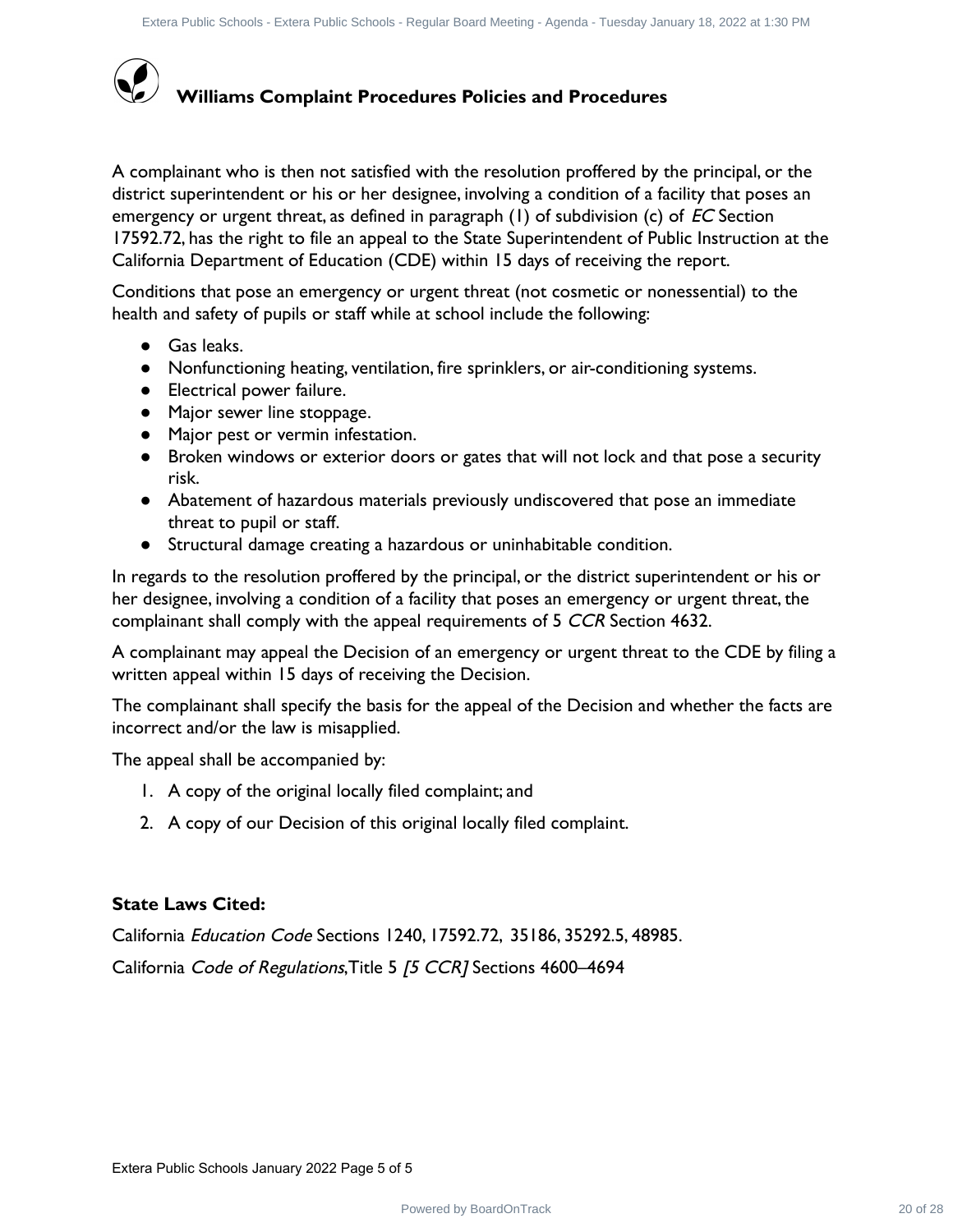

### **Williams Complaint Classroom Notice** January 2022

### **Extera Public Schools**

### **Notice to Parents, Guardians, Pupils, and Teachers**

### **2021-2022**

- 1. There should be sufficient textbooks and instructional materials.That means each pupil, including English learners, must have a textbook or instructional materials, or both, to use in class and to take home.
- 2. School facilities must be clean, safe, and maintained in good repair.
- 3. There should be no teacher vacancies or misassignments.There should be a teacher assigned to each class and not a series of substitutes or other temporary teachers.The teacher should have the proper credential to teach the class, including the certification required to teach English learners if present. Power have from between the power of 22 of 28 **Externe** Public Schools - **Externe Public Schools - Externe Public Schools - Regular Agent Control Control Control Control Control Control Control Control Control Control Cont**

Teacher vacancy means a position to which a single designated certificated employee has not been assigned at the beginning of the year for an entire year or, if the position is for a one-semester course, a position to which a single designated certificated employee has not been assigned at the beginning of a semester for an entire semester.

Misassignment means the placement of a certificated employee in a teaching or services position for which the employee does not hold a legally recognized certificate or credential or the placement of a certificated employee in a teaching or services position that the employee is not otherwise authorized by statute to hold.

4. A complaint form may be obtained at the school office, district office, or downloaded from the school's Web site, www.exteraschools.org.

You may also download a copy of the Sample Williams Complaint Form in English and in other languages from the California Department of Education Web site.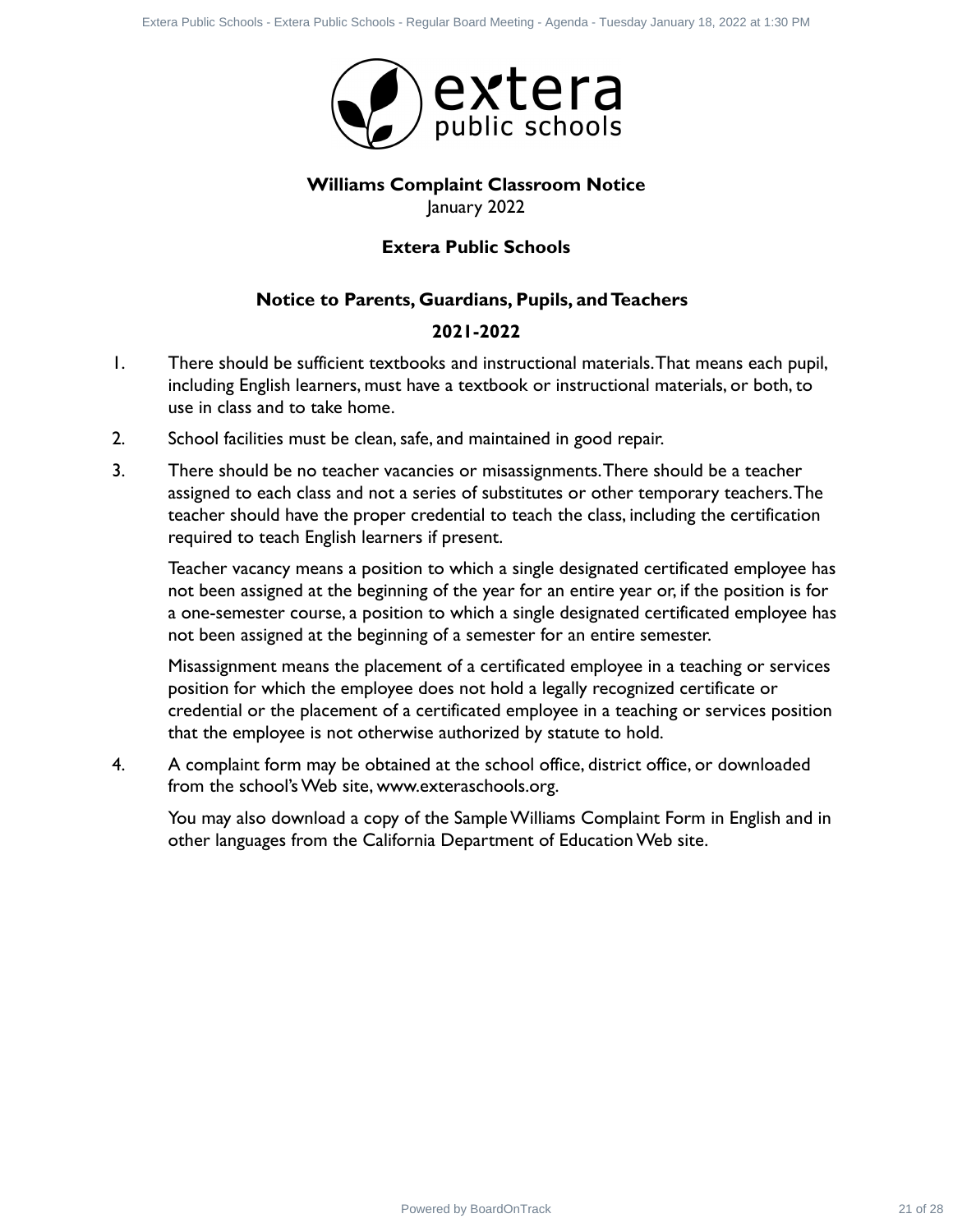

### **Derecho de presentar quejas**

enero 2022

### **Extera Public Schools**

## **Notificación para padres de familia, tutores legales y maestros 2021-2022**

Según el Código de Educación de California Artículo 35186, se le notifica que:

1. Debe haber suficientes libros y materiales de instrucción. Eso significa que cada alumno, incluyendo a los alumnos que aprenden inglés, debe tener un libro o materiales de instrucción, o ambos, para usar en clase y llevar a casa.

2. Los predios escolares deben estar limpios, seguros, y deben mantenerse en buen estado.

3. No debe haber falta de maestros ni asignaciones incorrectas de maestros. Debe haber un maestro asignado a cada clase y no una serie de suplentes u otros maestros temporales. El maestro debe tener la certificación apropiada para enseñar la clase, incluyendo la certificación requerida para enseñar a alumnos que aprenden inglés, si es que están presentes en la clase. Power has the first of the first of the first and the total degree of 2022<br>
Develop of Powered By American Contract Contract Contract Contract Contract Contract Contract Contract Contract Contract Contract Contract Contrac

Falta de maestros significa que existe un puesto al cual no se ha asignado un empleado con certificación al principio del año escolar y por todo un año, o si el puesto es para un curso de un semestre, un puesto al cual no se ha asignado un empleado con certificación al principio de un semestre y por un semestre completo.

Una asignación incorrecta significa que un empleado con certificación es colocado en un puesto de maestro o proveedor de servicios sin tener una certificación o credencial legalmente reconocida, o colocado en un puesto de maestro o proveedor de servicios que el empleado no está legalmente autorizado a ocupar.

4. Se puede obtener un formulario para presentar una queja en la oficina de la escuela, la oficina del distrito, o por medio del sitio Web que se indica a continuación: www.exteraschools.org. También se puede encontrar una copia del formulario de queja en el sitio web del Departamento de Educación de California.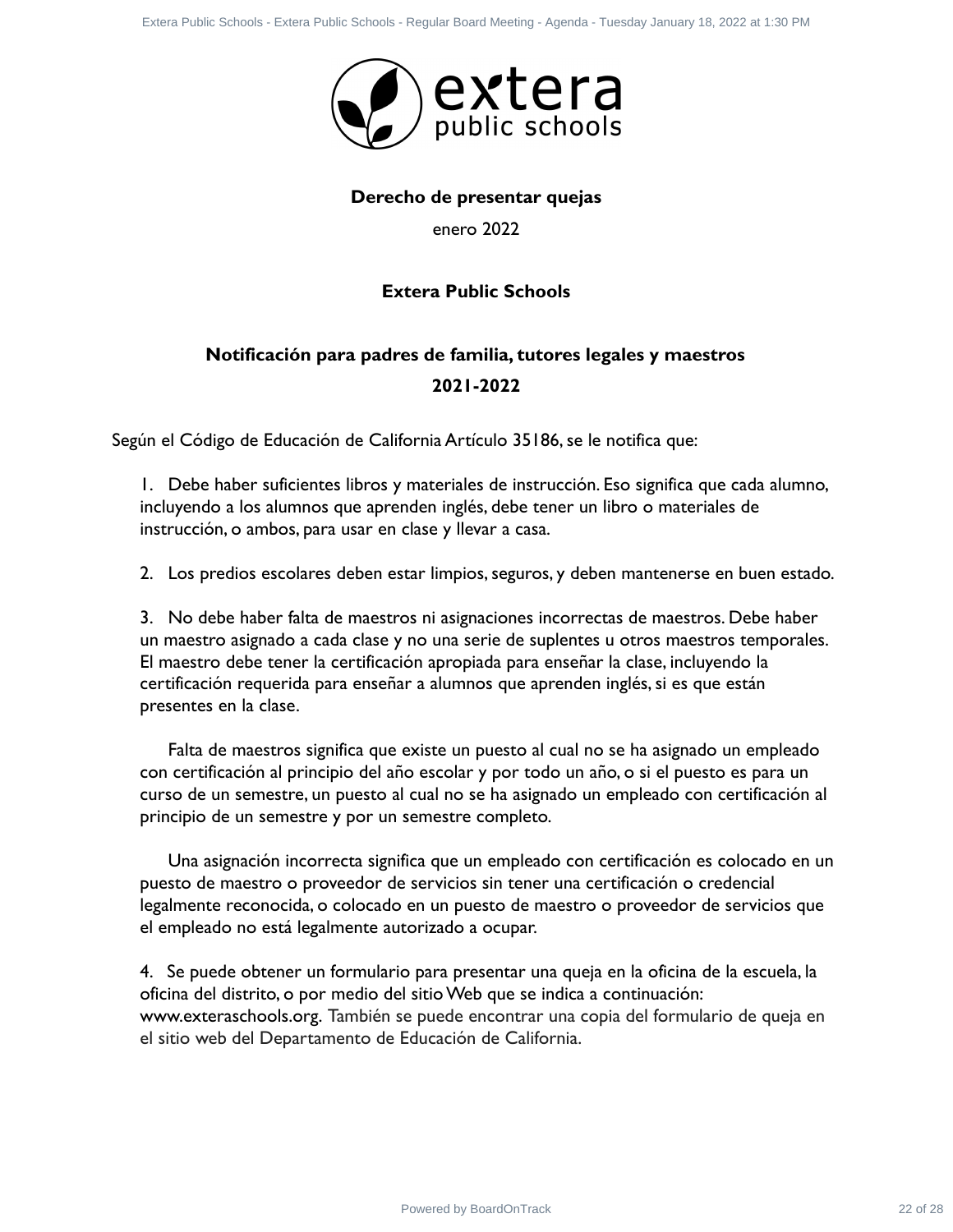

### **Extera Public Schools**

|                                                             | extera (C) external<br>For Filing Williams Complaints                                                                                                                                                                                                                                                                                                                                                                                                                                                                                                                                                                                                                                                                                                      |          |
|-------------------------------------------------------------|------------------------------------------------------------------------------------------------------------------------------------------------------------------------------------------------------------------------------------------------------------------------------------------------------------------------------------------------------------------------------------------------------------------------------------------------------------------------------------------------------------------------------------------------------------------------------------------------------------------------------------------------------------------------------------------------------------------------------------------------------------|----------|
|                                                             | <b>Extera Public Schools</b>                                                                                                                                                                                                                                                                                                                                                                                                                                                                                                                                                                                                                                                                                                                               |          |
|                                                             |                                                                                                                                                                                                                                                                                                                                                                                                                                                                                                                                                                                                                                                                                                                                                            |          |
| contact information.                                        | California <i>Education Code (EC</i> ) Section 35186 created a procedure for the filing of complaints<br>concerning deficiencies related to instructional materials, conditions of facilities that are not<br>maintained in a clean or safe manner or in good repair, and teacher vacancy or misassignment.<br>The complaint and response are public documents as provided by statute. Complaints may be<br>filed anonymously. However, if you wish to receive a response, you must provide the following                                                                                                                                                                                                                                                  |          |
|                                                             | Is a response requested (circle one)?:YES or NO                                                                                                                                                                                                                                                                                                                                                                                                                                                                                                                                                                                                                                                                                                            |          |
| Name (optional):                                            |                                                                                                                                                                                                                                                                                                                                                                                                                                                                                                                                                                                                                                                                                                                                                            |          |
| <b>Mailing Address:</b>                                     |                                                                                                                                                                                                                                                                                                                                                                                                                                                                                                                                                                                                                                                                                                                                                            |          |
| <b>Phone Number:</b>                                        |                                                                                                                                                                                                                                                                                                                                                                                                                                                                                                                                                                                                                                                                                                                                                            |          |
| Issue of complaint:                                         |                                                                                                                                                                                                                                                                                                                                                                                                                                                                                                                                                                                                                                                                                                                                                            |          |
| <b>Textbooks and Instructional Materials</b><br>each pupil. | $\Box$ A pupil, including an English learner, does not have standards-aligned textbooks or<br>instructional materials or state-adopted or district-adopted textbooks or other required<br>instructional materials to use in class.<br>$\Box$ A pupil does not have access to textbooks or instructional materials to use at home or<br>after school. This does not require two sets of textbooks or instructional materials for<br>$\Box$ Textbooks or instructional materials are in poor or unusable condition, have missing<br>pages, or are unreadable due to damage.<br>$\Box$ A pupil was provided photocopied sheets from only a portion of a textbook or<br>instructional materials to address a shortage of textbooks or instructional materials. |          |
| <b>Facility Conditions</b>                                  | $\Box$ A condition poses an urgent or emergency threat to the health or safety of students or<br>staff, including: gas leaks, nonfunctioning heating, ventilation, fire sprinklers or<br>air-conditioning systems, electrical power failure, major sewer line stoppage, major pest                                                                                                                                                                                                                                                                                                                                                                                                                                                                         |          |
| Extera Public Schools 2021-2022                             |                                                                                                                                                                                                                                                                                                                                                                                                                                                                                                                                                                                                                                                                                                                                                            |          |
|                                                             | Powered by BoardOnTrack                                                                                                                                                                                                                                                                                                                                                                                                                                                                                                                                                                                                                                                                                                                                    | 23 of 28 |

### **Textbooks and Instructional Materials**

- $\Box$  A pupil, including an English learner, does not have standards-aligned textbooks or instructional materials or state-adopted or district-adopted textbooks or other required instructional materials to use in class.
- $\Box$  A pupil does not have access to textbooks or instructional materials to use at home or after school.This does not require two sets of textbooks or instructional materials for each pupil.
- $\Box$  Textbooks or instructional materials are in poor or unusable condition, have missing pages, or are unreadable due to damage.
- $\Box$  A pupil was provided photocopied sheets from only a portion of a textbook or instructional materials to address a shortage of textbooks or instructional materials.

### **Facility Conditions**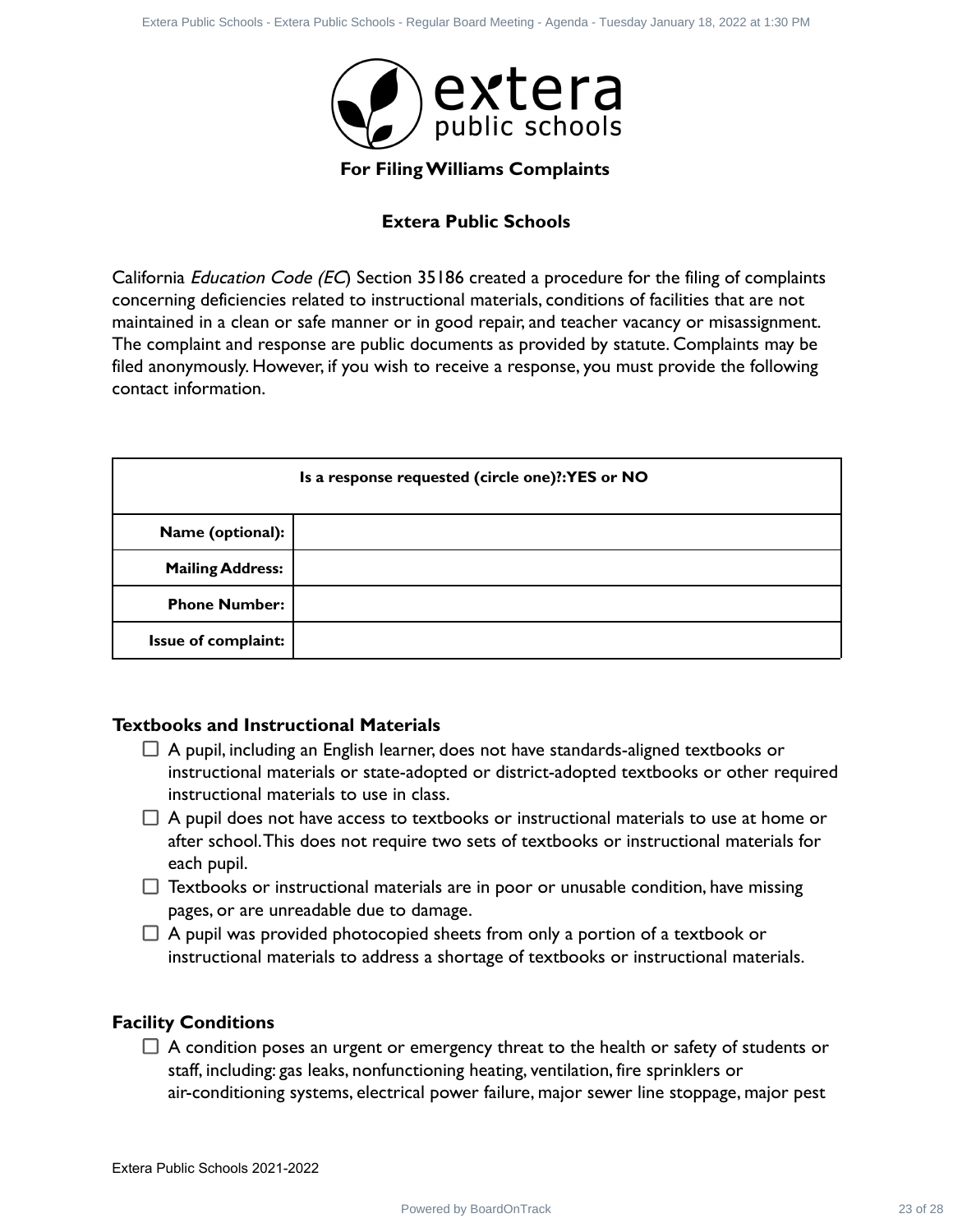

or vermin infestation, broken windows or exterior doors or gates that will not lock and that pose a security risk, abatement of hazardous materials previously undiscovered that pose an immediate threat to pupils or staff, structural damage creating a hazardous or uninhabitable condition, and any other emergency conditions the school district determines appropriate.

- $\Box$  A school restroom has not been maintained or cleaned regularly, is not fully operational and has not been stocked at all times with toilet paper, soap, and paper towels or functional hand dryers.
- $\Box$  The school has not kept all restrooms open during school hours when pupils are not in classes and has not kept a sufficient number of restrooms open during school hours when pupils are in classes.

### **Teacher Vacancy or Misassignment**

- $\Box$  Teacher vacancy A semester begins and a teacher vacancy exists. (A teacher vacancy is a position to which a single designated certificated employee has not been assigned at the beginning of the year for an entire year or, if the position is for a one-semester course, a position to which a single designated certificated employee has not been assigned at the beginning of a semester for an entire semester.) Power for the basis of the Unit of the Board Board Power Hamilton Control Control Control Control Control Control Control Control Control Control Control Control Control Control Control Control Control Control Control Cont
- $\Box$  Teacher misassignment A teacher who lacks credentials or training to teach English learners is assigned to teach a class with more than 20 percent English learner pupils in the class.
- $\Box$  Teacher misassignment A teacher is assigned to teach a class for which the teacher lacks subject matter competency.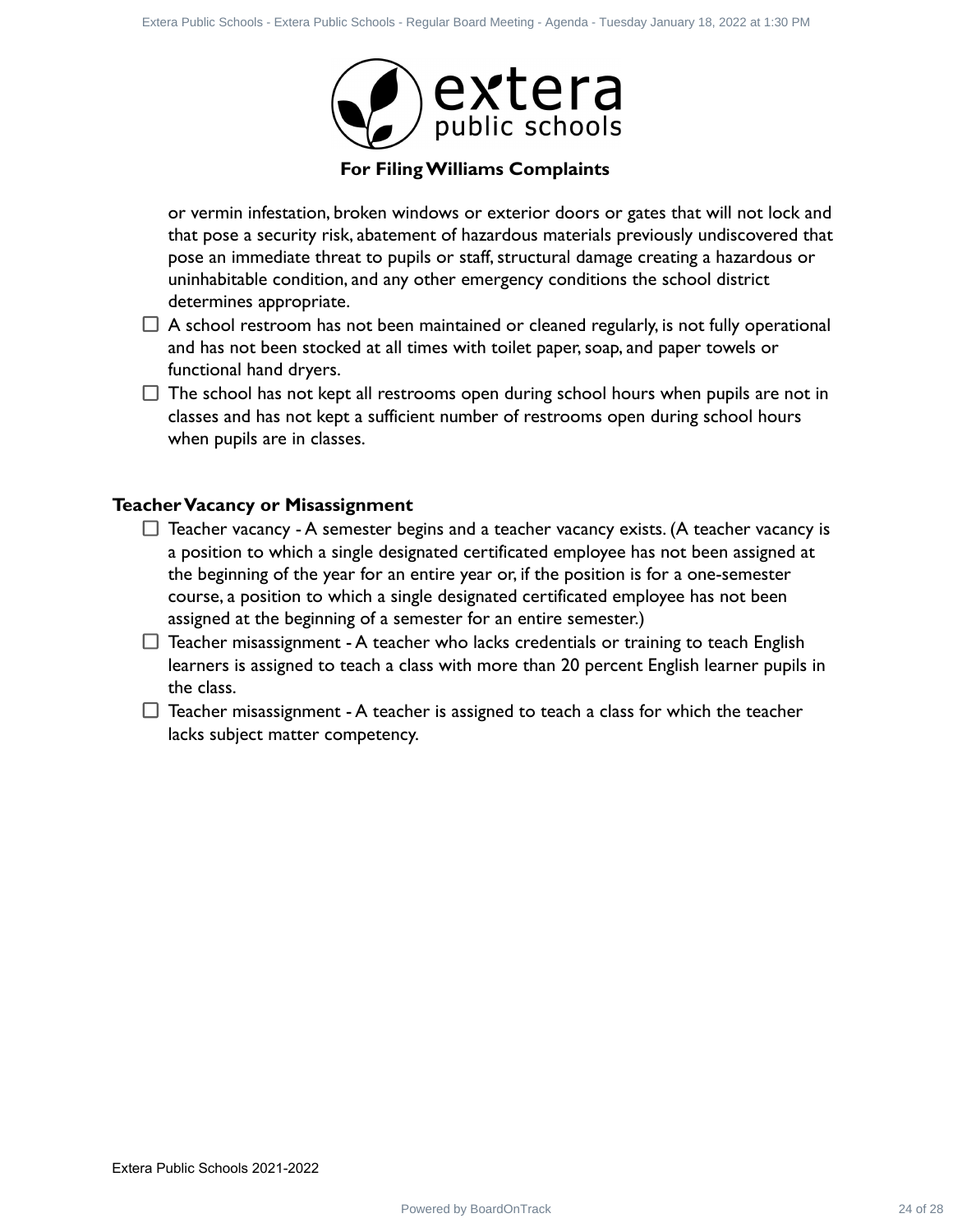

|                                                             | For Filing Williams Complaints                                                                  |
|-------------------------------------------------------------|-------------------------------------------------------------------------------------------------|
| <b>Date of Problem:</b>                                     |                                                                                                 |
| <b>Location of problem:</b>                                 |                                                                                                 |
| School site name:                                           |                                                                                                 |
| <b>Address:</b>                                             |                                                                                                 |
| Room number:                                                |                                                                                                 |
| <b>Course or Grade</b><br><b>Level and Teacher</b><br>Name: |                                                                                                 |
|                                                             | File this complaint with the principal of the school or his/her designee in which the complaint |
|                                                             | occurred.                                                                                       |
|                                                             |                                                                                                 |
| Location:                                                   |                                                                                                 |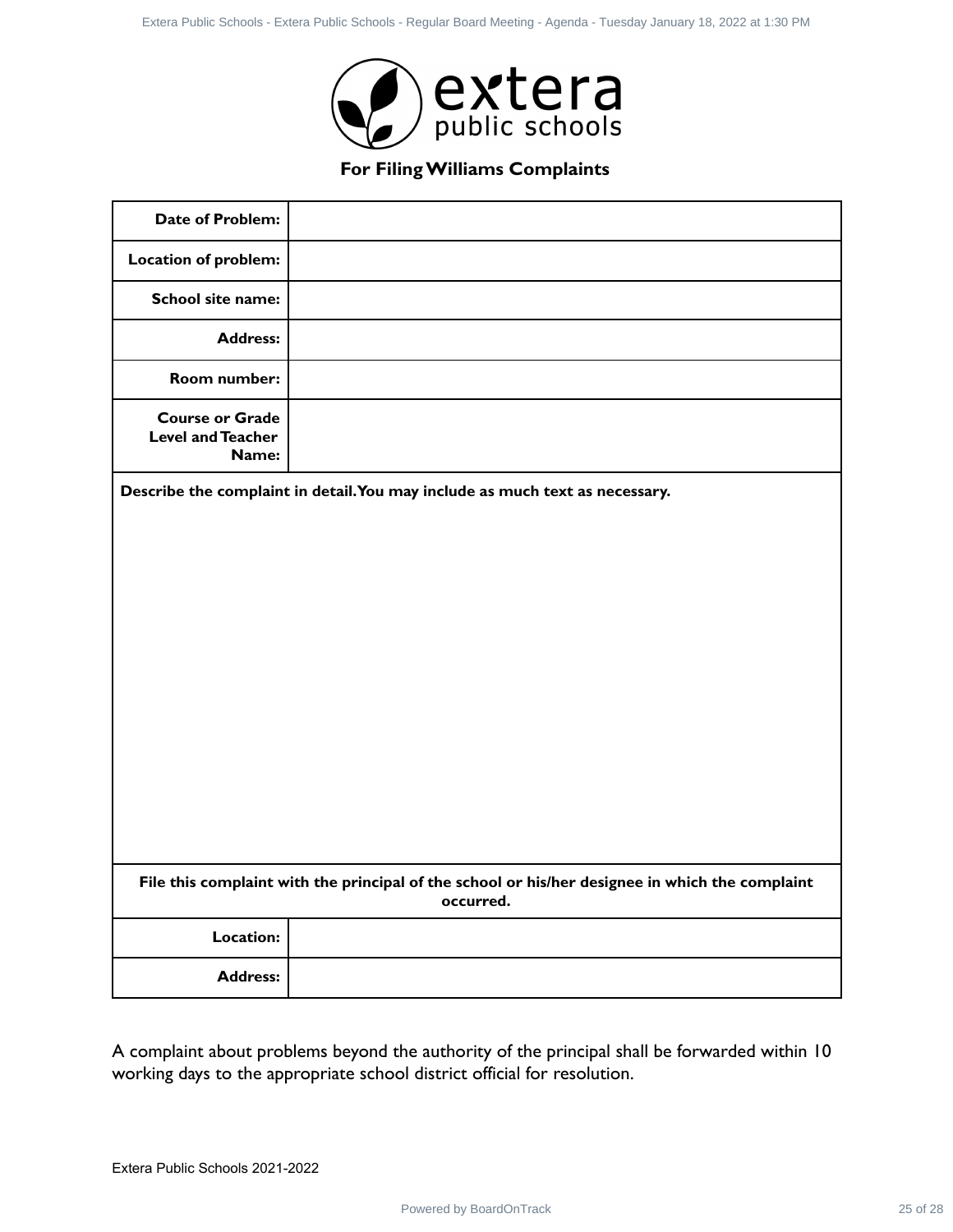

### **Extera Public Schools**

### **Formulario del proceso Williams para la presentación de quejas**

|                                 | Extera Public Schools - Extera Public Schools - Regular Board Meeting - Agenda - Tuesday January 18, 2022 at 1:30 PM                                                                                                                                                                                                                                                                                                                                                                                                                                                                                                                                                                                                                                                                                                                                                                |          |
|---------------------------------|-------------------------------------------------------------------------------------------------------------------------------------------------------------------------------------------------------------------------------------------------------------------------------------------------------------------------------------------------------------------------------------------------------------------------------------------------------------------------------------------------------------------------------------------------------------------------------------------------------------------------------------------------------------------------------------------------------------------------------------------------------------------------------------------------------------------------------------------------------------------------------------|----------|
|                                 | extera                                                                                                                                                                                                                                                                                                                                                                                                                                                                                                                                                                                                                                                                                                                                                                                                                                                                              |          |
|                                 | For Filing Williams Complaints                                                                                                                                                                                                                                                                                                                                                                                                                                                                                                                                                                                                                                                                                                                                                                                                                                                      |          |
|                                 | <b>Extera Public Schools</b>                                                                                                                                                                                                                                                                                                                                                                                                                                                                                                                                                                                                                                                                                                                                                                                                                                                        |          |
|                                 | Formulario del proceso Williams para la presentación de quejas                                                                                                                                                                                                                                                                                                                                                                                                                                                                                                                                                                                                                                                                                                                                                                                                                      |          |
|                                 | De acuerdo con el Código de Educación, Artículo 35186, Quejas                                                                                                                                                                                                                                                                                                                                                                                                                                                                                                                                                                                                                                                                                                                                                                                                                       |          |
| contacto.                       | El Artículo 35186 del Código de Educación (EC por sus siglas en inglés) creó un proceso para<br>presentar quejas relacionadas con deficiencias en los materiales de instrucción, el estado de los<br>edificios que no se mantienen limpios o seguros o bien reparados, y puestos vacantes o<br>asignación equivocada de maestros. La queja y la respuesta correspondiente son documentos<br>públicos según lo dispone la ley. Las quejas pueden ser presentadas anónimamente. Sin embargo,<br>si usted desea recibir una respuesta a su queja, debe proveer la siguiente información de                                                                                                                                                                                                                                                                                             |          |
|                                 | Solicita respuesta (circule la respuesta apropiada): Sí o No                                                                                                                                                                                                                                                                                                                                                                                                                                                                                                                                                                                                                                                                                                                                                                                                                        |          |
| Nombre: (opcional):             |                                                                                                                                                                                                                                                                                                                                                                                                                                                                                                                                                                                                                                                                                                                                                                                                                                                                                     |          |
| Dirección postal:               |                                                                                                                                                                                                                                                                                                                                                                                                                                                                                                                                                                                                                                                                                                                                                                                                                                                                                     |          |
| Numero de teléfono:             |                                                                                                                                                                                                                                                                                                                                                                                                                                                                                                                                                                                                                                                                                                                                                                                                                                                                                     |          |
| Asunto de la queja:             |                                                                                                                                                                                                                                                                                                                                                                                                                                                                                                                                                                                                                                                                                                                                                                                                                                                                                     |          |
| opciones relevantes)            | I. Libros de texto y materiales de instrucción (encierra en un círculo todas las                                                                                                                                                                                                                                                                                                                                                                                                                                                                                                                                                                                                                                                                                                                                                                                                    |          |
| instrucción.                    | $\Box$ Un alumno, incluso un estudiante que está aprendiendo inglés, no tiene libros de texto o<br>materiales de instrucción alineados con los estándares o libros de texto adoptados por<br>el estado o por el distrito u otros materiales de instrucción exigidos para usar en clase.<br>$\Box$ Un alumno no tiene acceso a libros de texto o materiales de instrucción para usar en la<br>casa o después de la escuela. Esto no requiere contar con dos juegos de libros de texto<br>o materiales de instrucción para cada alumno.<br>$\Box$ Los libros de texto o materiales de instrucción están en mal estado o inutilizables, les<br>faltan páginas o son ilegibles a causa de los daños.<br>$\Box$ A un alumno se le dieron hojas fotocopiadas de sólo una parte de un libro de texto o<br>materiales de instrucción debido a la escasez de libros de texto o materiales de |          |
| Extera Public Schools 2021-2022 |                                                                                                                                                                                                                                                                                                                                                                                                                                                                                                                                                                                                                                                                                                                                                                                                                                                                                     |          |
|                                 | Powered by BoardOnTrack                                                                                                                                                                                                                                                                                                                                                                                                                                                                                                                                                                                                                                                                                                                                                                                                                                                             | 26 of 28 |

### **1. Libros de texto y materiales de instrucción (encierra en un círculo todas las opciones relevantes)**

- $\Box$  Un alumno, incluso un estudiante que está aprendiendo inglés, no tiene libros de texto o materiales de instrucción alineados con los estándares o libros de texto adoptados por el estado o por el distrito u otros materiales de instrucción exigidos para usar en clase.
- $\Box$  Un alumno no tiene acceso a libros de texto o materiales de instrucción para usar en la casa o después de la escuela. Esto no requiere contar con dos juegos de libros de texto o materiales de instrucción para cada alumno.
- $\Box$  Los libros de texto o materiales de instrucción están en mal estado o inutilizables, les faltan páginas o son ilegibles a causa de los daños.
- $\Box$  A un alumno se le dieron hojas fotocopiadas de sólo una parte de un libro de texto o materiales de instrucción debido a la escasez de libros de texto o materiales de instrucción.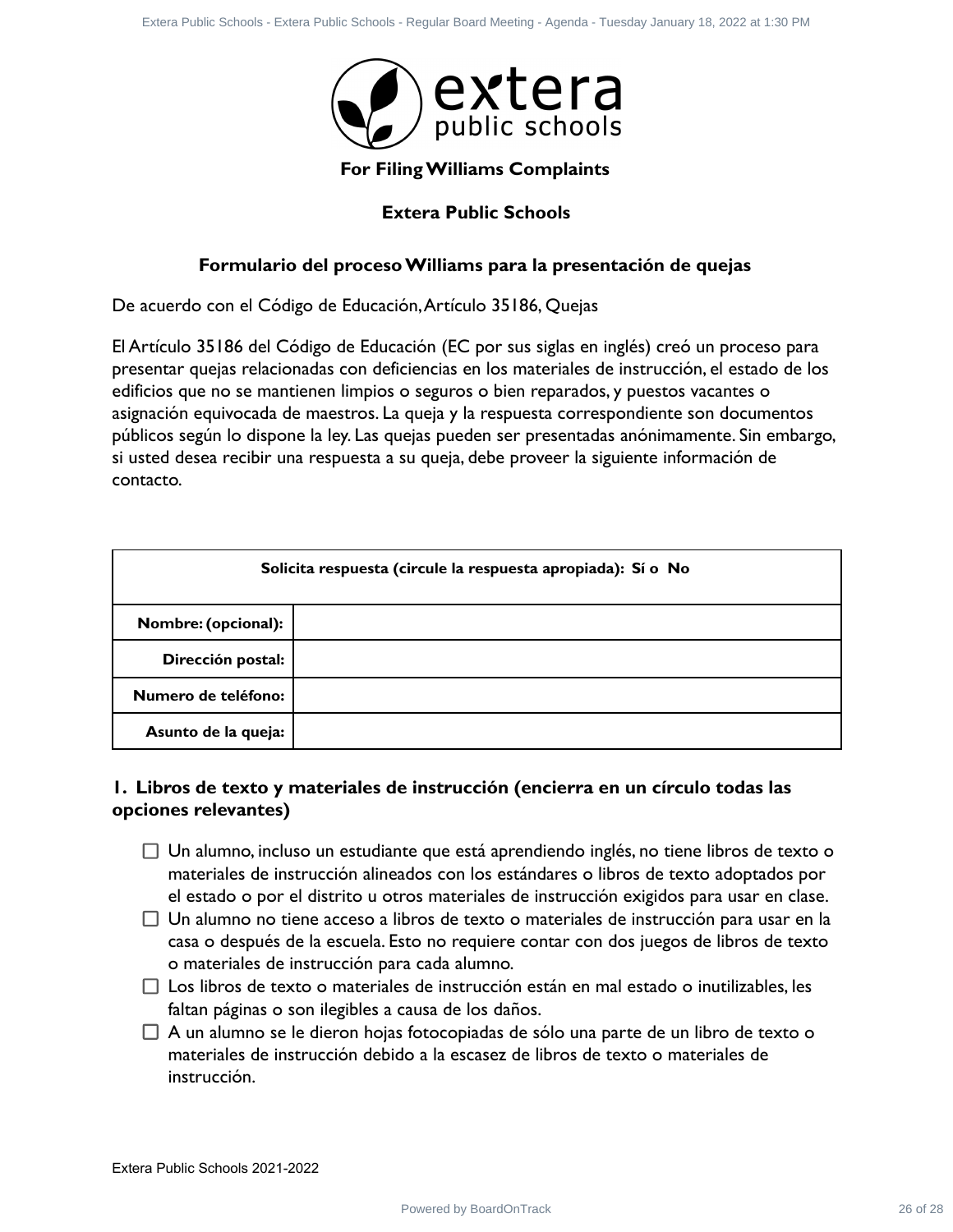

### **2. Estado de las instalaciones (encierra en un círculo todas las opciones relevantes)**

- $\Box$  Una situación presenta una amenaza inmediata o de emergencia para la salud o la seguridad de los estudiantes o del personal , como por ejemplo: escapes de gas, averías en los sistemas de calefacción, ventilación, aspersores contra incendios o aire acondicionado, cortes en el suministro eléctrico, obstrucciones importantes en los desagües, plagas de insectos nocivos, ventanas rotas o puertas o verjas exteriores que no cierran y que supongan un riesgo para la seguridad, eliminación de materiales peligrosos no descubiertos previamente que supongan una amenaza inmediata para los alumnos o el personal , daños estructurales que creen una situación de peligrosidad o inhabitabilidad, y cualquier otra situación de emergencia que el distrito escolar juzgue apropiada. Power have from between their based by Board Distributed by Board Distributed Control Control Control Control Control Control Control Control Control Control Control Control Control Control Control Control Control Control
- $\Box$  No se realiza el mantenimiento adecuado de los baños en la escuela, o no se limpian con la frecuencia debida, no están en perfecto funcionamiento o no se ha colocado papel higiénico, jabón o toallas de papel o secadores de mano funcionales.
- $\Box$  La escuela no mantiene todos los baños abiertos durante la jornada escolar mientras los alumnos no están en clase, y no mantiene abierta la suficiente cantidad de baños durante la jornada mientras los alumnos están en clase.

### **3. Puesto vacante o asignación equivocada de maestros (encierra en un círculo todas las opciones relevantes)**

- $\Box$  Puesto vacante de maestro(a): Comienza un semestre y hay un puesto de maestro(a) vacante. (Una vacante de maestro(a) es un puesto al cual no se ha asignado un empleado único certificado al comienzo del año y para un año completo, o si el puesto es para un curso de un semestre, un puesto al cual no se ha asignado un empleado único certificado al comienzo del semestre y para un semestre completo.)
- $\Box$  Asignación equivocada de un puesto de maestro(a): Un(a) maestro(a) que no posee credenciales o capacitación para enseñar a estudiantes que están aprendiendo inglés es asignado(a) a una clase con más de un 20 por ciento de estudiantes que están aprendiendo inglés.
- $\Box$  Asignación equivocada de un maestro(a): Un(a) maestro(a) es asignado(a) para enseñar una clase para la cual le falta competencia en la materia.